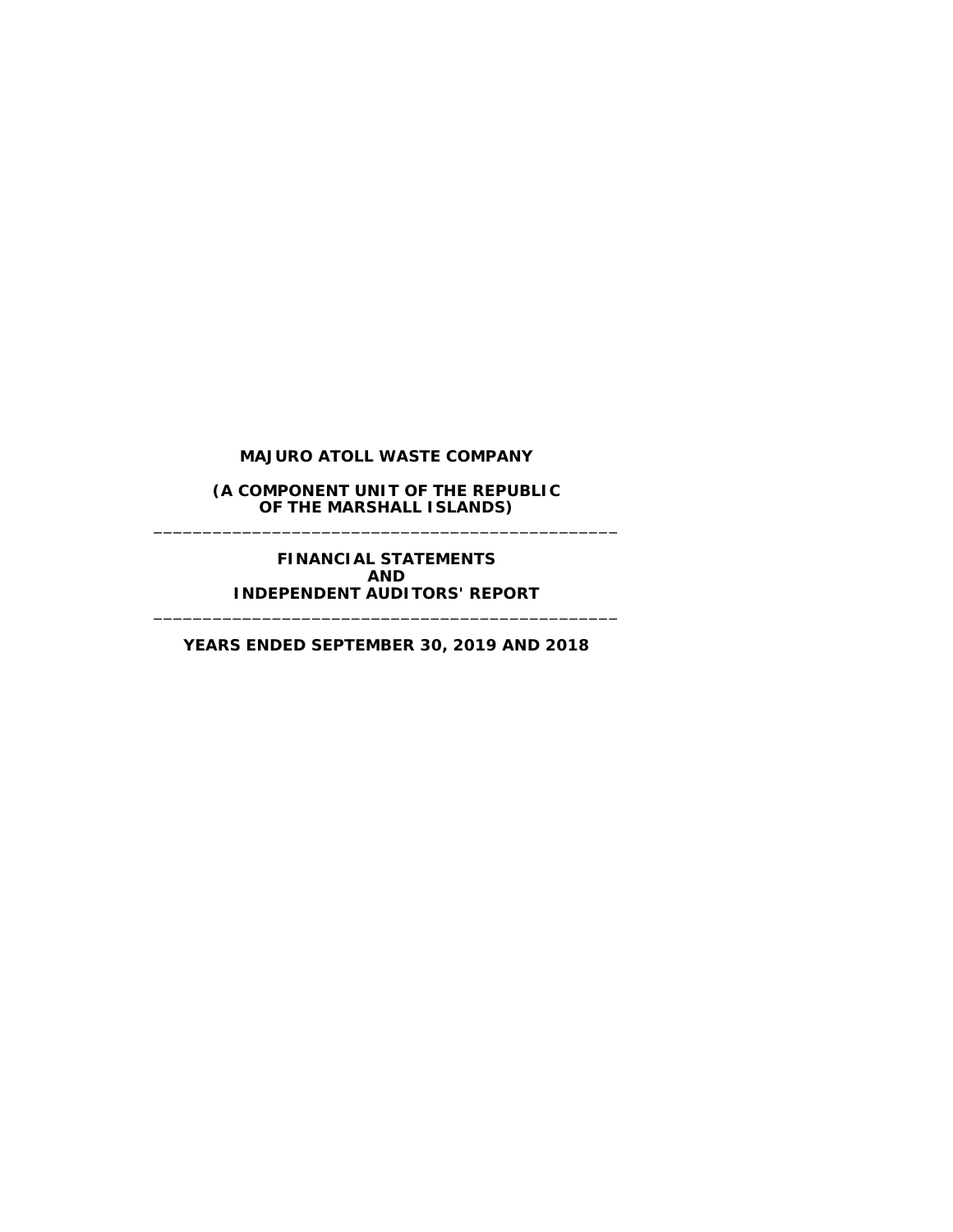Years Ended September 30, 2019 and 2018 Table of Contents

|      |                                                                                                                                                                                            | <u>Page No.</u> |
|------|--------------------------------------------------------------------------------------------------------------------------------------------------------------------------------------------|-----------------|
| L.   | INDEPENDENT AUDITORS' REPORT                                                                                                                                                               | 1               |
| Н.   | MANAGEMENT'S DISCUSSION AND ANALYSIS                                                                                                                                                       | 3               |
| III. | FINANCIAL STATEMENTS:                                                                                                                                                                      |                 |
|      | <b>Statements of Net Position</b>                                                                                                                                                          | 8               |
|      | Statements of Revenues, Expenses and Changes in Net Position                                                                                                                               | 9               |
|      | <b>Statements of Cash Flows</b>                                                                                                                                                            | 10              |
|      | Notes to Financial Statements                                                                                                                                                              | 11              |
| IV.  | INDEPENDENT AUDITORS' REPORT ON COMPLIANCE WITH<br><b>LAWS AND REGULATIONS</b>                                                                                                             |                 |
|      | Independent Auditors' Report on Internal Control Over Financial<br>Reporting and on Compliance and Other Matters Based on an<br>Audit of Financial Statements Performed in Accordance With |                 |
|      | Government Auditing Standards                                                                                                                                                              | 20              |
|      | Schedule of Findings and Responses                                                                                                                                                         | 22              |
|      | Unresolved Prior Year Findings                                                                                                                                                             | 23              |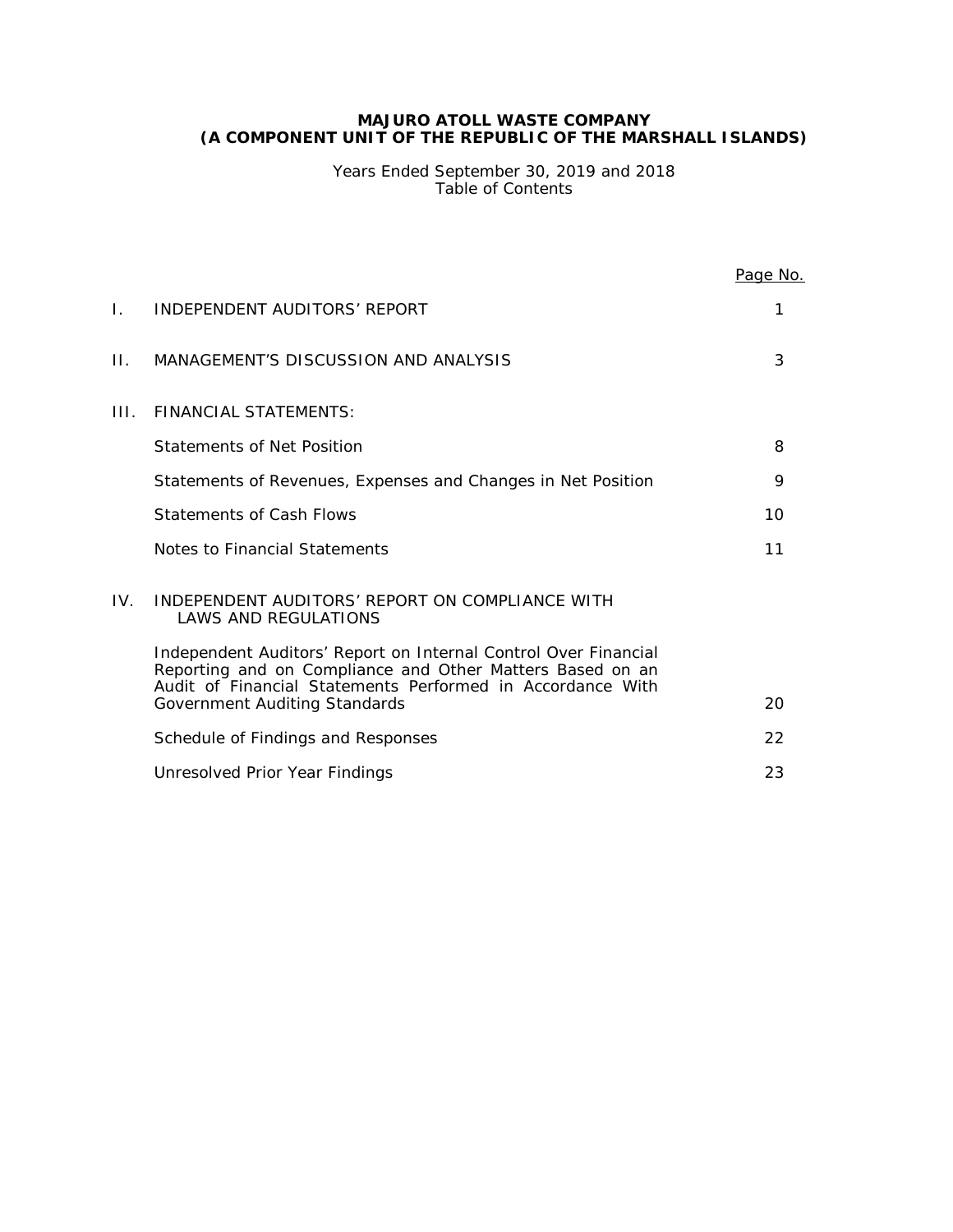

Deloitte & Touche LLP 361 South Marine Corps Drive Tamuning, GU 96913-3973 USA

Tel: +1 (671) 646-3884 Fax: +1 (671) 649-4265

www.deloitte.com

# **INDEPENDENT AUDITORS' REPORT**

Board of Directors Majuro Atoll Waste Company:

# **Report on the Financial Statements**

We have audited the accompanying financial statements of Majuro Atoll Waste Company (MAWC), a component unit of the Republic of the Marshall Islands (RepMar), which comprise the statements of net position as of September 30, 2019 and 2018, and the related statements of revenues, expenses, and changes in net position and of cash flows for the years then ended, and the related notes to the financial statements.

# *Management's Responsibility for the Financial Statements*

Management is responsible for the preparation and fair presentation of these financial statements in accordance with accounting principles generally accepted in the United States of America; this includes the design, implementation, and maintenance of internal control relevant to the preparation and fair presentation of financial statements that are free from material misstatement, whether due to fraud or error.

# *Auditors' Responsibility*

Our responsibility is to express an opinion on these financial statements based on our audits. We conducted our audits in accordance with auditing standards generally accepted in the United States of America and the standards applicable to financial audits contained in *Government Auditing Standards,* issued by the Comptroller General of the United States. Those standards require that we plan and perform the audit to obtain reasonable assurance about whether the financial statements are free from material misstatement.

An audit involves performing procedures to obtain audit evidence about the amounts and disclosures in the financial statements. The procedures selected depend on the auditor's judgment, including the assessment of the risks of material misstatement of the financial statements, whether due to fraud or error. In making those risk assessments, the auditor considers internal control relevant to the entity's preparation and fair presentation of the financial statements in order to design audit procedures that are appropriate in the circumstances, but not for the purpose of expressing an opinion on the effectiveness of the entity's internal control. Accordingly, we express no such opinion. An audit also includes evaluating the appropriateness of accounting policies used and the reasonableness of significant accounting estimates made by management, as well as evaluating the overall presentation of the financial statements.

We believe that the audit evidence we have obtained is sufficient and appropriate to provide a basis for our audit opinion.

# *Opinion*

In our opinion, the financial statements referred to above present fairly, in all material respects, the financial position of MAWC as of September 30, 2019 and 2018, and the results of its operations and its cash flows for the years then ended in accordance with accounting principles generally accepted in the United States of America.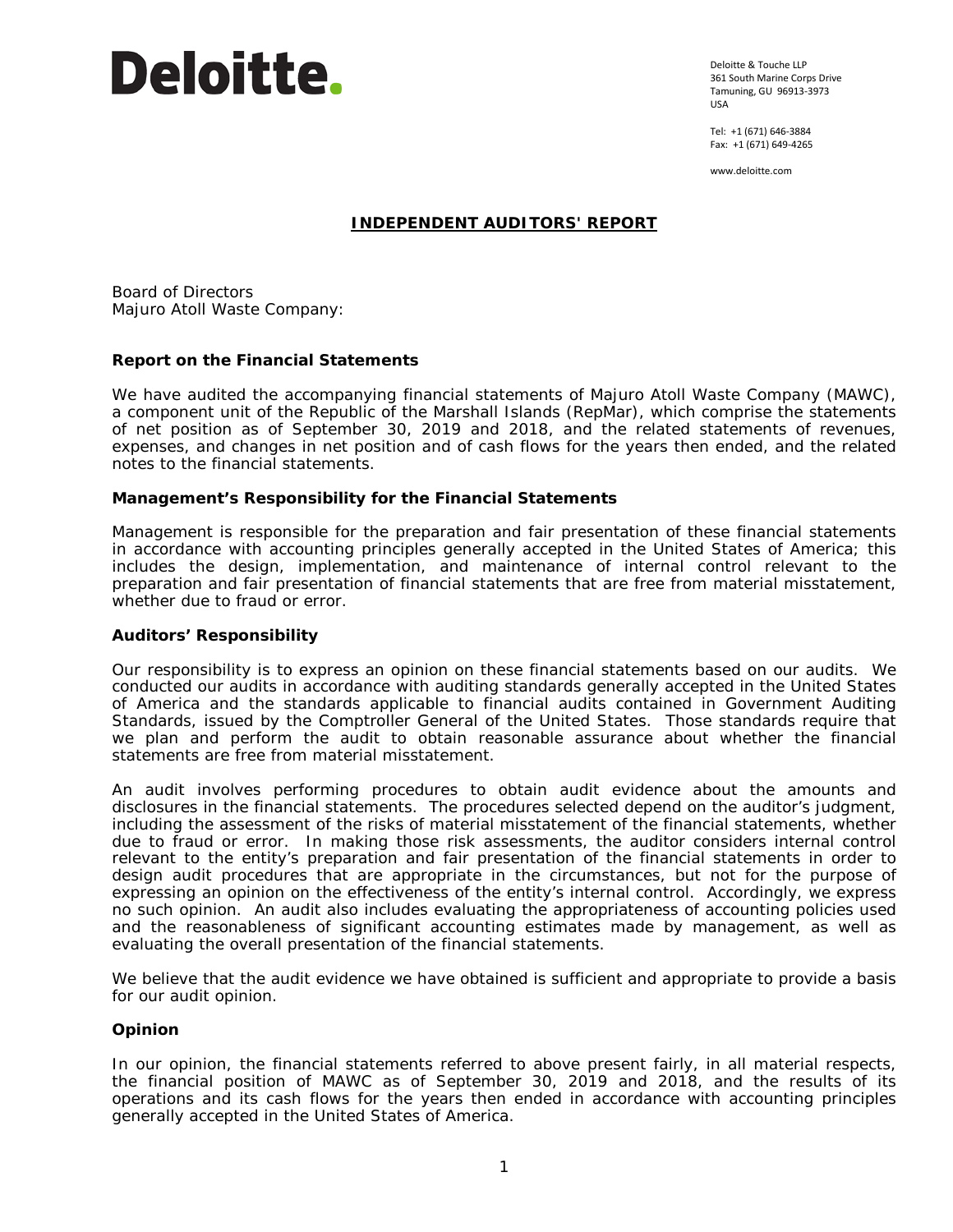# Deloitte.

# **Emphasis of Matters**

# *Going Concern*

The accompanying financial statements have been prepared assuming that MAWC will continue as a going concern. As discussed in Note 7 to the financial statements, MAWC's recurring losses from operations raise substantial doubt about its ability to continue as a going concern. Management's plans concerning this matter are also discussed in Note 7 to the financial statements. The financial statements do not include any adjustments that might result from the outcome of this uncertainty.

# *Uncertainty*

As discussed in Note 7 to the financial statements, capitalized design and engineering costs were impaired as the Jenrok landfill project site was re-assigned by RepMar for other purposes. It is uncertain how the current landfill site will be transferred to or be paid for by RepMar. The manner in which this will be resolved is uncertain and while there are various possibilities, ultimate resolution is currently unknown.

# *COVID-19*

As discussed in Note 8 to the financial statements, MAWC has determined that the COVID-19 pandemic may negatively impact its business, results of operations and net position. MAWC is unable to reasonably estimate its ultimate financial impact.

Our opinion is not modified with respect to these matters.

# *Other Matters*

# *Required Supplementary Information*

Accounting principles generally accepted in the United States of America require that the management's discussion and analysis on pages 3 to 7 be presented to supplement the financial statements. Such information, although not a part of the financial statements, is required by the Governmental Accounting Standards Board who considers it to be an essential part of financial reporting for placing the financial statements in an appropriate operational, economic, or historical context. We have applied certain limited procedures to the required supplementary information in accordance with auditing standards generally accepted in the United States of America, which consisted of inquiries of management about the methods of preparing the information and comparing the information for consistency with management's responses to our inquiries, the financial statements, and other knowledge we obtained during our audit of the financial statements. We do not express an opinion or provide any assurance on the information because the limited procedures do not provide us with sufficient evidence to express an opinion or provide any assurance.

# **Other Reporting Required by** *Government Auditing Standards*

In accordance with *Government Auditing Standards*, we have also issued our report dated July 20, 2020, on our consideration of MAWC's internal control over financial reporting and on our tests of its compliance with certain provisions of laws, regulations, contracts, and grant agreements and other matters. The purpose of that report is solely to describe the scope of our testing of internal control over financial reporting and compliance and the results of that testing, and not to provide an opinion on the effectiveness of MAWC's internal control over financial reporting or on compliance. That report is an integral part of an audit performed in accordance with *Government Auditing Standards* in considering MAWC's internal control over financial reporting and compliance.

July 20, 2020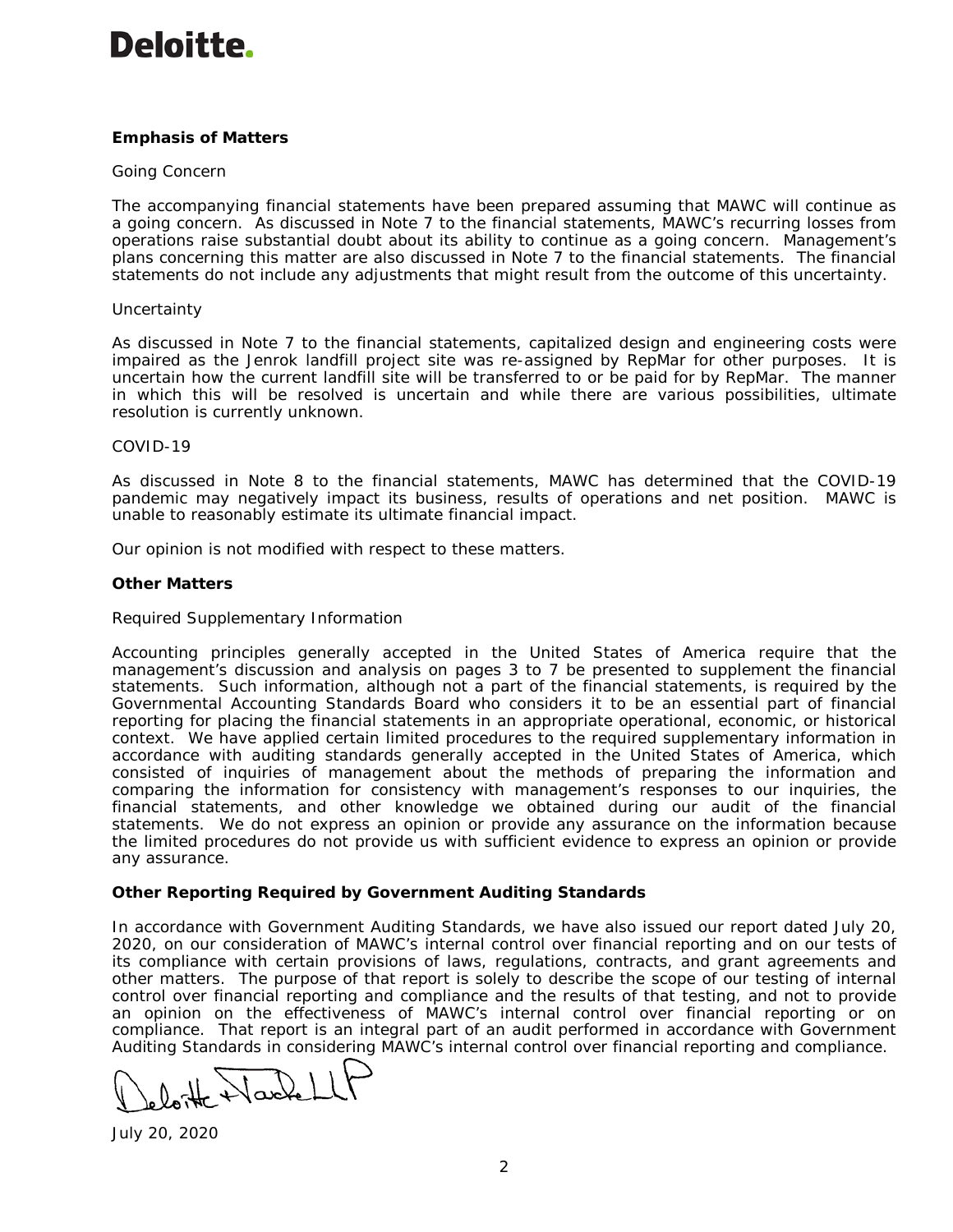Management's Discussion and Analysis Years Ended September 30, 2019 and 2018

#### **Overview**

Majuro Atoll Waste Company (MAWC) management offers the readers of MAWC's financial statements this narrative overview and analysis of the financial activities of MAWC for the fiscal year ended September 30, 2019, with comparative information provided for 2018 and 2017. We encourage the readers to consider the information presented here in conjunction with additional information that we have furnished in MAWC's financial statements.

MAWC is a state-owned enterprise of the Republic of the Marshall Islands (RepMar) currently under the Ministry of Works, Infrastructure and Utilities. MAWC is subsidized annually by the RMI-US Compact Free Association from its inception in 2007 with which it is required by law to follow the usage agreement as outlined in its sub-award agreement with the RMI Finance Department. In FY 2015, MAWC also started to receive General Fund subsidies from the RepMar government. Other sources of funds are provided by grants from government and private institutions and from MAWC's own revenue from operations.

MAWC is engaged to collect and dispose of solid waste on Majuro Atoll. It is governed by an eight Board of Directors, chaired by the Minister of Works, Infrastructure and Utilities with members from Majuro Atoll Local Government (MALGov), RMI Environmental Protection Authority (EPA), College of Marshall Islands (CMI), Tourism and Hospitality Community Association (TAHCA), Chamber of Commerce (COC), Ministry of Finance, Banking and Postal Service (MOFBPS) and Office of Environmental Planning and Policy Coordination (OEPPC), managed by 58 employees with the leadership of the General Manager.

#### Operational and Financial Performance

MAWC's results of operations for FY 2019 have increased its net operating loss by \$830,757 (or 104.3%) from \$796,309 in 2018 to \$1,627,066 in 2019. Factors that contributed to the net unfavorable results for 2019 are attributed to the increase in operating expenses by \$1,698,875 (or 159.9%) from \$1,062,273 in 2018 to \$2,761,148 in 2019 offset by an increase in the total net operating revenues by \$868,118 (or 326.4%) from \$265,964 in 2018 to \$1,134,082 in 2019.

Major contributors to the increase in operating revenues were the increase of revenue from recycling activities and miscellaneous revenue offset by the decrease in waste bin service collection revenue. The increase of operating expenses was attributed an impairment loss of \$903,552 associated with the Jenrok landfill project as well as the increase of employees for new the Laura Transfer Station and Container Deposit Legislation (CDL) recycling, additional costs incurred to service Airport to Laura, land lease, repairs and maintenance of equipment and facility, employees training, donations, new trucks registration & permits and import taxes for equipment parts.

# **FINANCIAL ANALYSIS OF MAWC**

The Statements of Net Position and the Statements of Revenues, Expenses and Changes in Net Position provide an indication of MAWC's financial condition. MAWC's net position reflects the difference between assets and liabilities. An increase in net assets over time typically indicates an improvement in financial condition.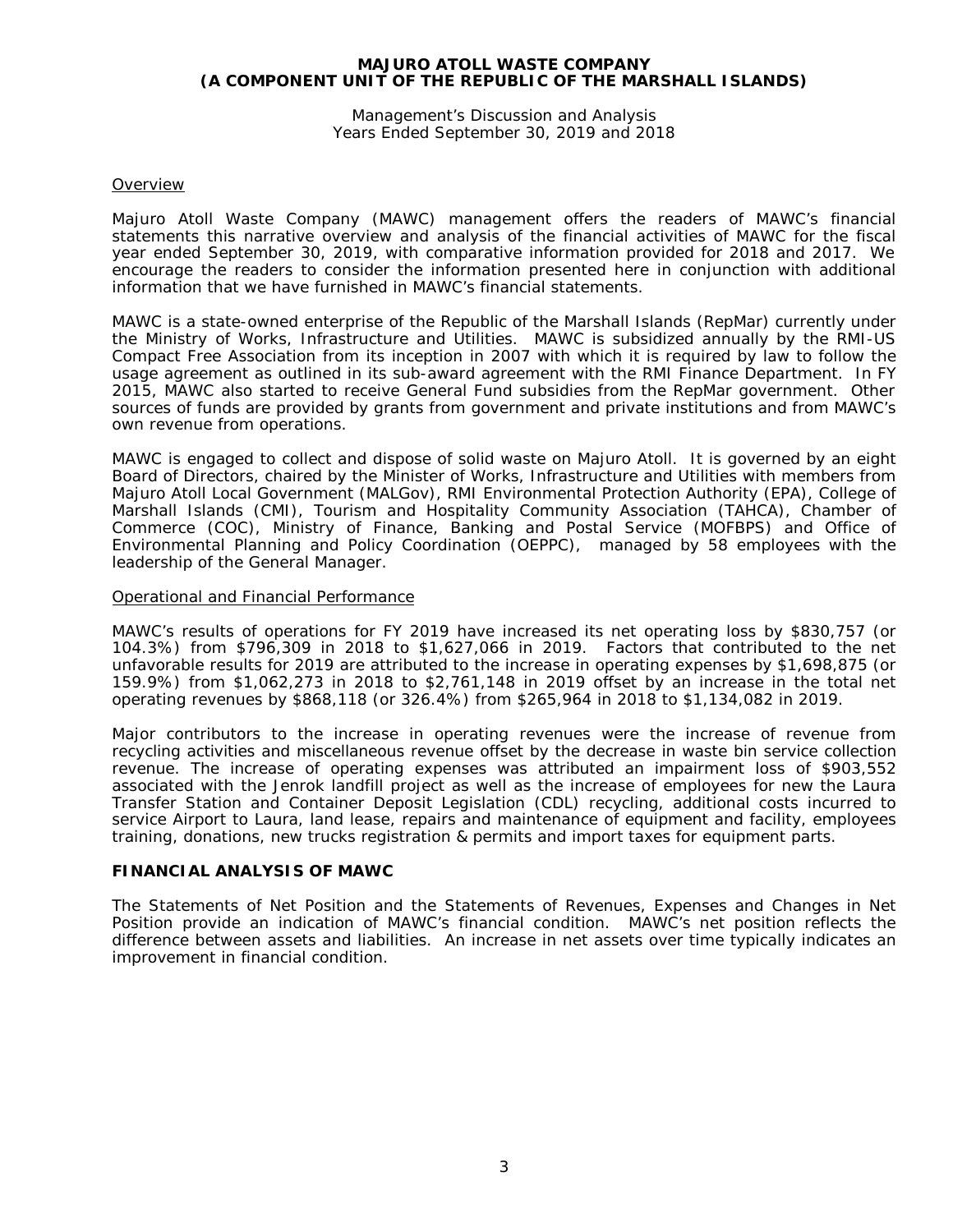# Management's Discussion and Analysis, Continued Years Ended September 30, 2019 and 2018

# A summary of MAWC's Statements of Net Position is presented below:

# **Summary Statements of Net Position** As of September 30

|                                            |               |    |           |    | \$            | %           |               |
|--------------------------------------------|---------------|----|-----------|----|---------------|-------------|---------------|
|                                            |               |    |           |    | Change        | Change      |               |
|                                            | 2019          |    | 2018      |    | 2019-2018     | 2019-2018   | 2017          |
| Assets:                                    |               |    |           |    |               |             |               |
| Current and other assets                   | \$<br>128,989 | \$ | 504,925   | \$ | (375, 936)    | $(74.5)\%$  | \$<br>161,859 |
| Capital assets                             | 598,692       |    | 1,441,005 |    | (842, 313)    | $(58.5)\%$  | 1,606,972     |
| Total assets                               | 727,681       |    | 1,945,930 |    | (1, 218, 249) | $(62.6)\%$  | 1,768,831     |
| Liabilities:                               |               |    |           |    |               |             |               |
| Current and other liabilities              | 129,850       |    | 121,459   |    | 8,391         | 6.9%        | 123,260       |
| Net position:<br>Net investment in capital |               |    |           |    |               |             |               |
| assets                                     | 598,692       |    | 1,441,005 |    | (842, 313)    | $(58.5)\%$  | 1,606,972     |
| Restricted                                 |               |    | 399,626   |    | (399,626)     | $(100.0)\%$ |               |
| Unrestricted                               | (861)         |    | (16, 160) |    | 15,299        | $(94.7)\%$  | 38,599        |
| Total net position                         | \$<br>597.831 | Я. | 1,824,471 | S. | (1, 226, 640) | $(67.2)$ %  | 1,645,571     |

A summary of MAWC's Statements of Revenue, Expenses, and Changes in Net Position is presented below:

# **Summary Statements of Revenues, Expenses and Changes in Net Position** Years Ended September 30

|                        | 2019            | 2018          | \$<br>Change<br>2019-2018 | %<br>Change<br>2019-2018 | 2017          |
|------------------------|-----------------|---------------|---------------------------|--------------------------|---------------|
| Operating:             |                 |               |                           |                          |               |
| Operating revenues     | \$<br>1,134,082 | \$<br>265,964 | \$<br>868,118             | 326.4%                   | \$<br>171,408 |
| Operating expenses     | 2,761,148       | 1,062,273     | 1,698,875                 | 159.9%                   | 792,657       |
| Operating loss         | (1,627,066)     | (796,309)     | (830, 757)                | 104.3%                   | (621, 249)    |
| Nonoperating:          |                 |               |                           |                          |               |
| Nonoperating revenues  | 400,426         | 518,214       | (117, 788)                | $(22.7)\%$               | 472,018       |
| Nonoperating expenses  |                 |               |                           |                          | 10,458        |
|                        | 400,426         | 518,214       | (117, 788)                | $(22.7)\%$               | 461,560       |
|                        | (1, 226, 640)   | (278, 095)    | (948, 545)                | 341.1%                   | (159,689)     |
| Capital contributions  |                 | 456,995       | (456,995)                 | $(100.0)\%$              | 915,331       |
| Change in net position | (1, 226, 640)   | 178,900       | (1, 405, 540)             | $(785.7)\%$              | 755,642       |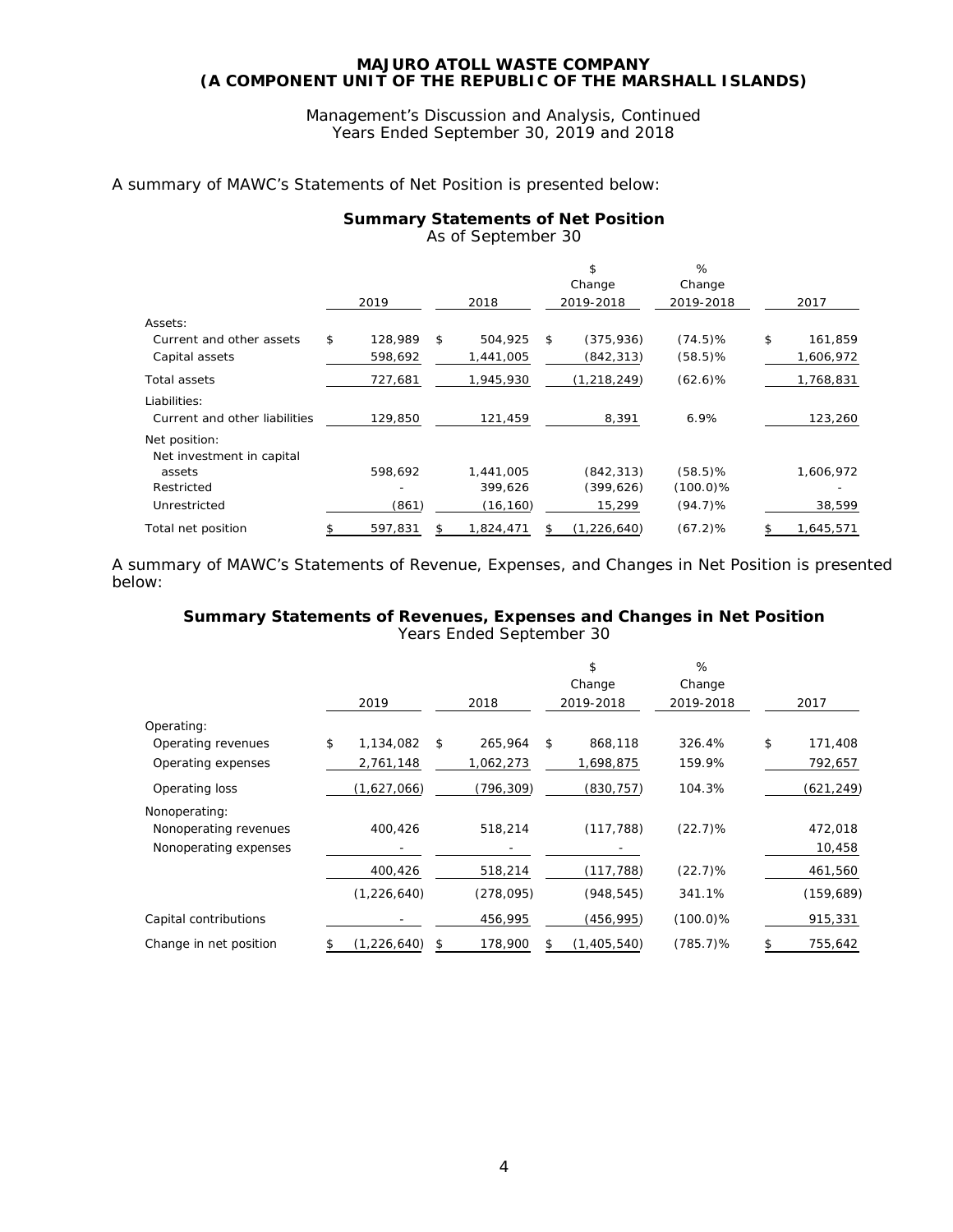Management's Discussion and Analysis, Continued Years Ended September 30, 2019 and 2018

MAWC's total assets have decreased by \$1,218,249 (or 62.6%) from \$1,945,930 in 2018 to \$727,681 in 2019. This was primarily due to the decrease in capital assets of \$842,313 (or 58.5%) from \$1,441,005 in 2018 to \$598,692 in 2019, cash of \$395,135 (or 89.3%) from \$442,740 in 2018 to \$47,605 in 2019 and decrease in prepayment and other current assets of \$3,290 (or 68.7%) from \$4,790 in 2018 to \$1,500 in 2019 offset by the increase in net receivables of \$22,489 (or 39.2%) from \$57,395 in 2018 to \$79,884 in 2019. MAWC's total capital assets decreased by \$842,313, which was mainly due to impairment of construction work in progress of \$903,552 associated with the Jenrok landfill project and current year depreciation amounting to \$143,839. This was offset by current year capital asset additions of \$205,461.

MAWC's total liabilities have increased by \$8,391 (or 6.9%) from \$121,459 in 2018 to \$129,850 in 2019. This increase was attributed to the decrease in accounts payable of \$4,260 (or 12%) from \$35,543 in 2018 to \$31,283 in 2019 offset by the increase in payable to affiliates of \$8,108 (or 26.5%) from \$30,631 in 2018 to \$38,739 in 2019, increase in payroll liabilities of \$4,495 (or 8.3%) from \$54,181 in 2018 to \$58,676 in 2019 and the increase in other current liabilities of \$48 (or 4.3%) from \$1,104 in 2018 to \$1,152 in 2019.

MAWC's total revenues (operating, non-operating and capital contributions) increased by \$293,335 (or 23.6%) from \$1,241,173 in 2018 to \$1,534,508 in 2019. This increase was attributed to the increase in operating income from recycling of \$889,485 (or 579.5%) from \$153,499 in 2018 to \$1,042,984 in 2019 and miscellaneous revenues of \$1,359 (or 518.7%) from \$262 in 2018 to \$1,621 in 2019 offset by the decrease in operating income from waste collection of \$22,726 (or 20.2%) from \$112,203 in 2018 to \$89,477 in 2019. Decrease in non-operating revenues was attributed to the decrease in contributions from RepMar of \$117,788 (or 22.7%) from \$518,214 in 2018 to \$400,426 in 2019. MAWC did not received capital grant in 2019.

MAWC's total operating expenses increased by \$1,698,875 (or 159.9%) from \$1,062,273 in 2018 to \$2,761,148 in 2019. This increase was attributed to the impairment loss in 2019 for Jenrok Landfill Project design and engineering costs amounting to \$903,552, the increase in recycling expenses of \$744,975 (or 733.3%) from \$101,596 in 2018 to 846,571 in 2019, payroll costs of \$167,150 (or 33.3%) from \$501,558 in 2018 to \$668,708 in 2019, professional and contractual services expenses of \$13,958 (or 79.7%) from \$17,507 in 2018 to \$31,465 in 2019, office supplies expense of \$1,873 (or 15%) from \$12,499 in 2018 to \$14,372 in 2019, meetings and entertainment expense of \$407 (or 3.5%) from \$11,722 in 2018 to \$12,129 in 2019, insurance expense of \$1,702 (or 69.2%) from \$2,460 in 2018 to \$4,162 in 2019 and miscellaneous expense of \$1,844 (or 37.7%) from \$4,897 in 2018 to \$6,741 in 2019 offset by the decrease in current year depreciation expense of \$82,905 (or 36.6%) from \$226,744 in 2018 to \$143,839 in 2019, fuel and oil expenses of \$4,815 (or 5.2%) from \$92,705 in 2018 to \$87,890 in 2019, repairs and maintenance expense of \$38,447 (or 68.6%) from \$56,081 in 2018 to \$17,634 in 2019, utilities and communication expense of \$1,399 (or 12.1%) from \$11,594 in 2018 to \$10,195 in 2019, taxes and licenses expense of \$526 (or 8.9%) from \$5,895 in 2018 to \$5,369 in 2019, leases of \$1,183 (or 24.4%) from \$4,850 to \$3,667 in 2019, travel expenses of \$6,728 (or 64.7%) from \$10,390 in 2018 to \$3,662 in 2019, advertising expense of \$236 (or 22.6%) from \$1,046 in 2018 to \$810 in 2019 and waste collection of \$729 from 2018.

Management's Discussion and Analysis for the year ended September 30, 2018 is set forth in MAWC's report on the audit of financial statements, which is dated May 8, 2019. Such Management Discussion and Analysis explains the major factors impacting the FY2018 financial statements and can be obtained from MAWC's Acting General Manager via the contact information on page 7.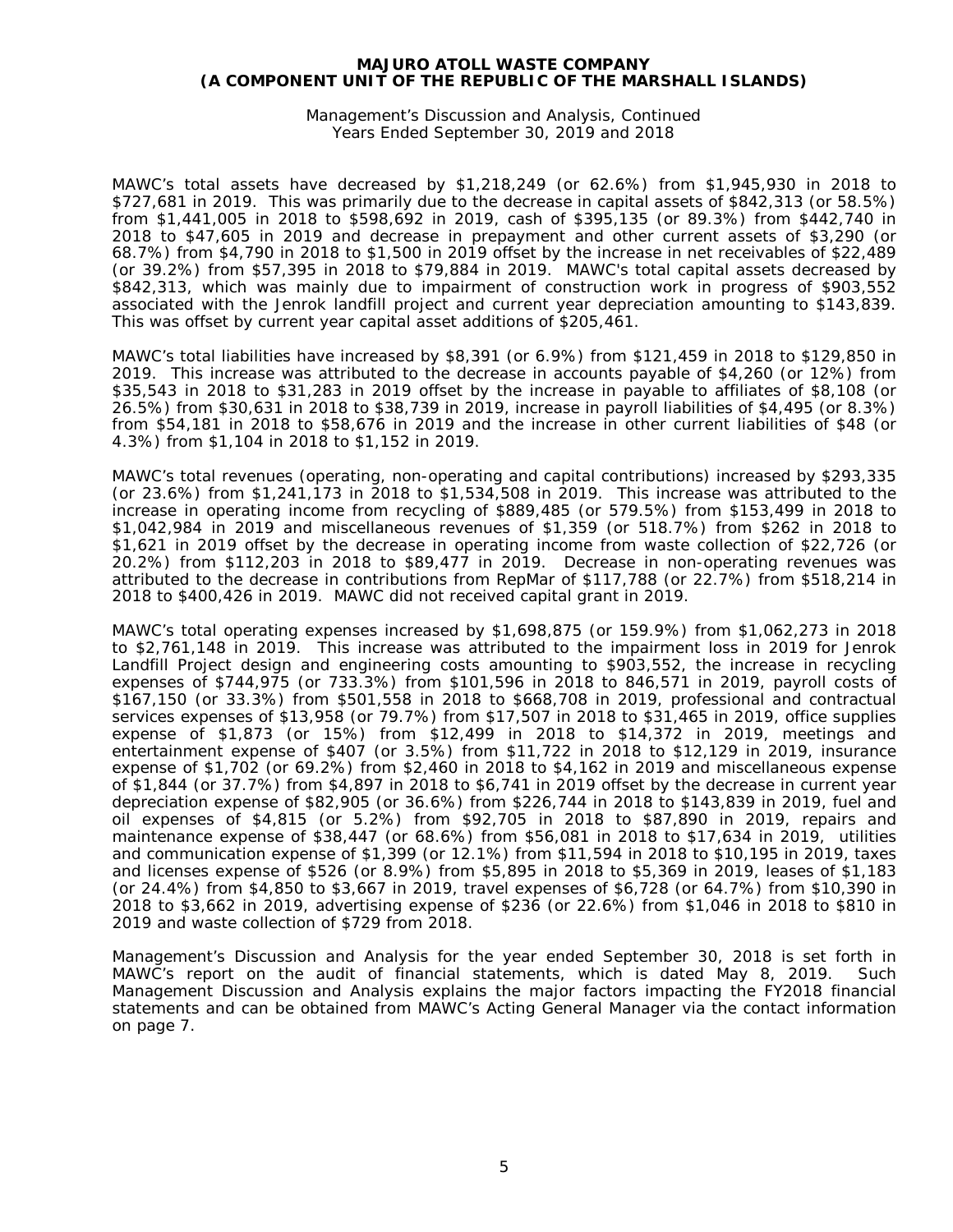Management's Discussion and Analysis, Continued Years Ended September 30, 2019 and 2018

# **CAPITAL ASSETS AND LONG-TERM DEBT**

At the end of 2019, MAWC has investments in capital assets, net of accumulated depreciation, of \$598,692 a decrease of \$842,313 (or 58.5%) from 2018. As mentioned earlier, this decrease is the result of impairment of non-depreciable capital assets amounting to \$903,552 and current year depreciation amounting to \$143,839. This was offset by current year additions to non-depreciable and depreciable capital assets amounting to \$205,461. The capital asset additions in FY2019 pertain to various office equipment, Laura transfer station, forklift, dump truck, crane truck, long bed and flatbed truck.

A summary of MAWC's capital assets is presented below**:**

|                             |              |              | \$            | %          |               |
|-----------------------------|--------------|--------------|---------------|------------|---------------|
|                             |              |              | Change        | Change     |               |
|                             | 2019         | 2018         | 2019-2018     | 2019-2018  | 2017          |
| Office equipment            | \$<br>12,860 | \$<br>15,475 | \$<br>(2,615) | (16.9)%    | \$<br>14,005  |
| Recycling equipment         | 480.891      | 633,984      | (153,093)     | $(24.1)\%$ | 628,422       |
| Truck and heavy equipment   | 487,984      | 956,593      | (468, 609)    | $(49.0)\%$ | 913,603       |
| Office building             | 13,471       | 13,471       |               | 0.0%       | 13,471        |
| Recycle center              | 127,473      | 127,473      |               | $0.0\%$    | 124,779       |
| Waste segregation structure | 47,423       | 47,423       |               | $0.0\%$    | 47,423        |
| Waste collection equipment  | 405,829      | 810,112      | (404,283)     | (49.9)%    | 810,112       |
|                             | 1,575,931    | 2,604,531    | (1,028,600)   | $(39.5)\%$ | 2,551,815     |
| Accumulated depreciation    | (1,035,450)  | (2,075,139)  | 1,039,689     | $(50.1)$ % | (1, 848, 395) |
|                             | 540,481      | 529,392      | 11,089        | 2.1%       | 703,420       |
| <b>CWIP</b>                 | 58,211       | 911,613      | (853,402)     | $(93.6)\%$ | 903,552       |
|                             | 598,692      | 1,441,005    | (842, 313)    | $(58.5)\%$ | 1,606,972     |

Capital assets are summarized in note to the financial statements. Please refer to Note 5 for additional information concerning capital assets.

At this time, MAWC has no long-term debt.

# **ECONOMIC FACTORS AND NEXT YEARS BUDGET AND RATES**

Fiscal Year 2019 Budget

MAWC received \$400,426 financial subsidy from RepMar's general fund and has a total operating revenue of \$1,134,082, which was higher than the anticipated income of \$190,182. The increase in operation revenue is primarily caused by the revenues from CDL recycling.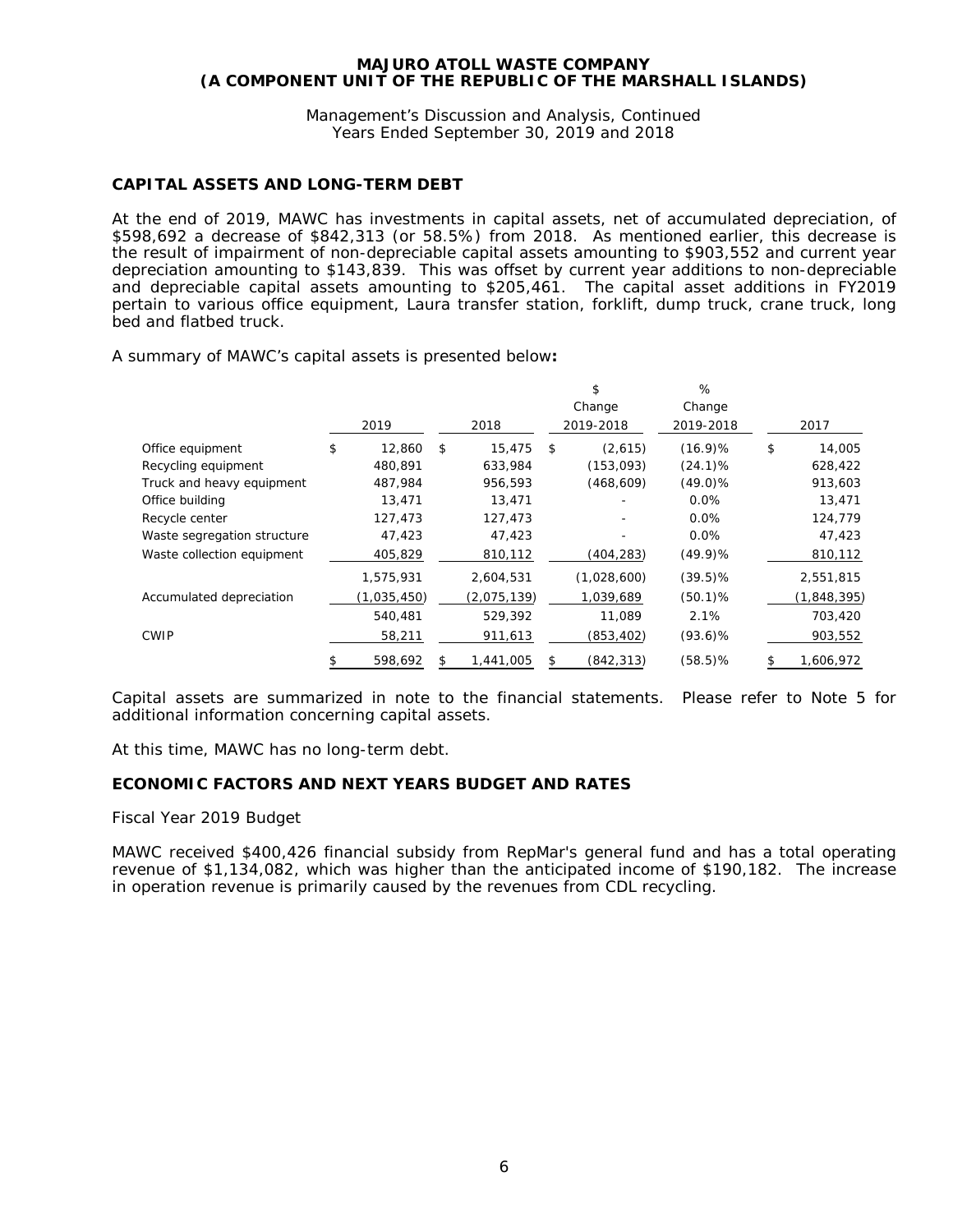#### Management's Discussion and Analysis, Continued Years Ended September 30, 2019 and 2018

# Fiscal Year 2020 Budget

MAWC operational funding for FY2020 remain the same from 2019, amounting to \$404,030 that will be coming from the RMI general fund plus the anticipated operating revenue of \$1,048,660 and grants that aim to attain the following four outputs/goals:

- 1. All residential and commercial solid waste in Majuro service areas successfully collected in bins, bags or as bulk materials, and hauled to landfill for segregation, recycling or disposal.
- 2. All segregated, non-recyclable waste from Majuro service areas effectively disposed of in semi-sanitary landfill.
- 3. All segregated, recyclable waste from Majuro service areas processed for local reuse or exportation.
- 4. MAWC's operations and development guided by effective strategic plans and governance of Board of Directors with manager.

MAWC received a Japan Grassroots grant of \$82,480 to purchase wood chipper to support Laura Transfer Station activities.

Furthermore, MAWC will continue to develop and implement strategic and annual action plans, build revenues towards sustainable financing and more independent operations as befit a stateowned enterprise.

The current COVID-19 pandemic being experienced worldwide has not yet reached the Marshall Islands and as such is not expected to directly impact day-to-day operations. The company does expect potential negative impact to the CDL recycling program and funding from the RMI government in the event that COVID-19 is experienced locally. If such occurs, the company will await instructions from the RMI Disaster Committee in order to address the situation.

# Contact Us

Questions associated with the above MD&A may be sent by post addressed to Halston deBrum, General Manager, P.O. Box 3596, Majuro, MH 96960, or via email to [wanidebrum@gmail.com](mailto:wanidebrum@gmail.com) or call mobile no. (692)456-4895.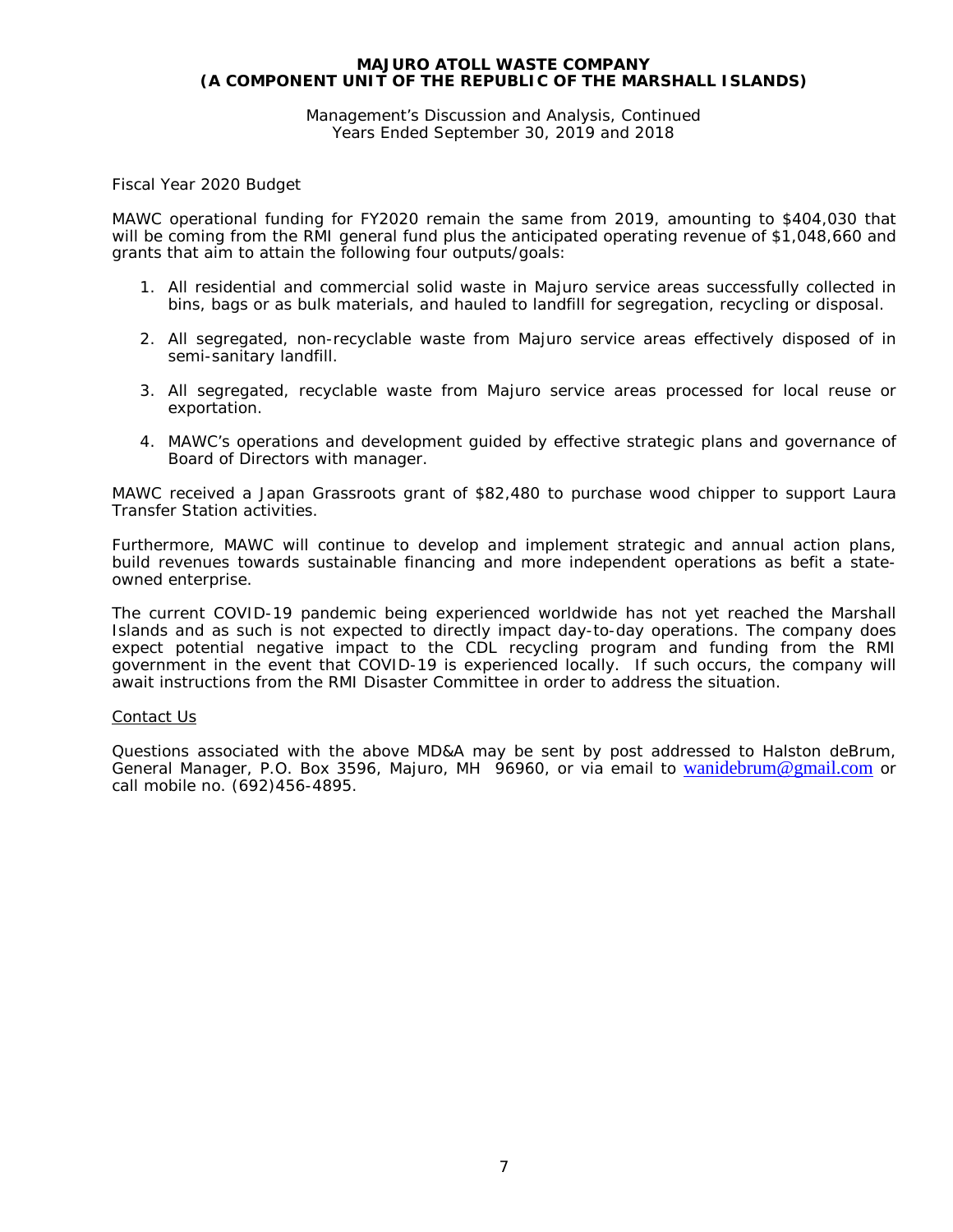# Statements of Net Position September 30, 2019 and 2018

| <b>ASSETS</b>                                                                                                                |           | 2019                                | 2018                                           |
|------------------------------------------------------------------------------------------------------------------------------|-----------|-------------------------------------|------------------------------------------------|
| Current assets:<br>Cash<br>Receivables, net<br>Other current assets                                                          | \$        | 47,605<br>79,884<br>1,500           | \$<br>442,740<br>57,395<br>4,790               |
| Total current assets                                                                                                         |           | 128,989                             | 504,925                                        |
| Noncurrent assets:<br>Capital assets:<br>Nondepreciable<br>Depreciable capital assets, net of accumulated depreciation       |           | 58,211<br>540,481                   | 911,613<br>529,392                             |
| Total noncurrent assets                                                                                                      |           | 598,692                             | 1,441,005                                      |
|                                                                                                                              | \$        | 727,681                             | \$<br>1,945,930                                |
| LIABILITIES AND NET POSITION                                                                                                 |           |                                     |                                                |
| <b>Current liabilities:</b><br>Accounts payable<br>Payable to affiliates<br>Payroll liabilities<br>Other current liabilities | \$        | 31,283<br>38,739<br>58,676<br>1,152 | \$<br>35,543<br>30,631<br>54,181<br>1,104      |
| <b>Total liabilities</b>                                                                                                     |           | 129,850                             | 121,459                                        |
| Contingencies                                                                                                                |           |                                     |                                                |
| Net position:<br>Net investment in capital assets<br>Restricted<br>Unrestricted<br>Total net position                        |           | 598,692<br>(861)<br>597,831         | 1,441,005<br>399,626<br>(16, 160)<br>1,824,471 |
|                                                                                                                              | <u>\$</u> | 727,681                             | \$<br>1,945,930                                |

See accompanying notes to financial statements.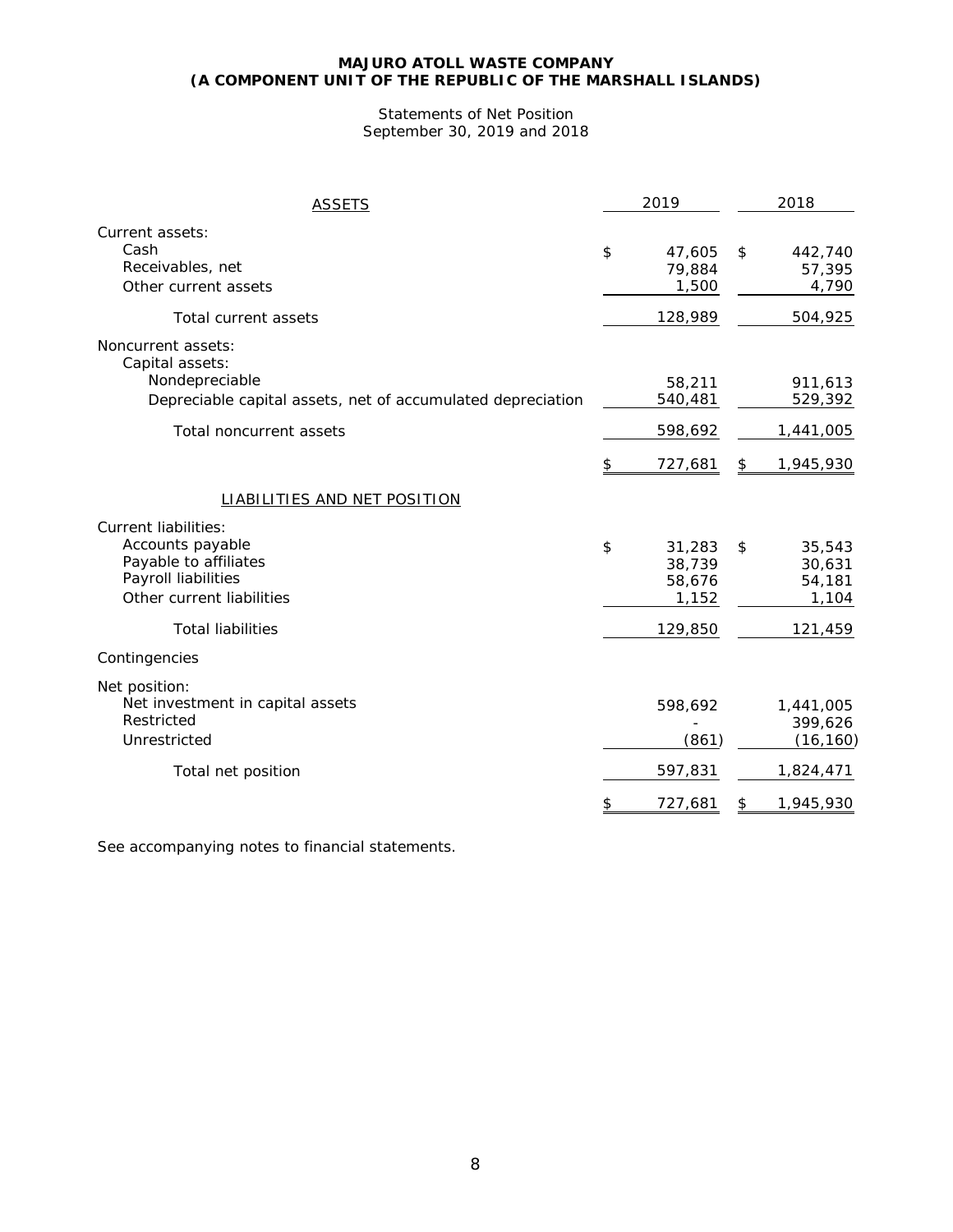# Statements of Revenues, Expenses, and Changes in Net Position Years Ended September 30, 2019 and 2018

| Operating revenues:<br>Recycling Fund revenues<br>\$<br>943,031<br>\$<br>Other recycling revenue<br>99,953<br>Waste collection<br>89,477<br>Miscellaneous<br>1,621<br>1,134,082<br>Total operating revenues<br>Operating expenses:<br>Impairment loss<br>903,934<br>Recycling                                                                                                                                                                   | 107,816<br>45,683<br>112,203<br>262                                                                                                                     |
|-------------------------------------------------------------------------------------------------------------------------------------------------------------------------------------------------------------------------------------------------------------------------------------------------------------------------------------------------------------------------------------------------------------------------------------------------|---------------------------------------------------------------------------------------------------------------------------------------------------------|
|                                                                                                                                                                                                                                                                                                                                                                                                                                                 |                                                                                                                                                         |
|                                                                                                                                                                                                                                                                                                                                                                                                                                                 | 265,964                                                                                                                                                 |
| 846,571<br>Payroll<br>668,708<br>Depreciation<br>143,839<br>Fuel<br>87,890<br>Professional and contractual services<br>31,465<br>Repairs and maintenance<br>17,634<br>Office supplies<br>14,372<br>Meetings and entertainment<br>12,129<br>Utilities and communication<br>10,195<br>Taxes and licenses<br>5,369<br>Insurance<br>4,162<br>Leases<br>3,667<br>Travel<br>3,662<br>Advertising<br>810<br>Waste collection<br>Miscellaneous<br>6,741 | 101,596<br>501,558<br>226,744<br>92,705<br>17,507<br>56,081<br>12,499<br>11,722<br>11,594<br>5,895<br>2,460<br>4,850<br>10,390<br>1,046<br>729<br>4,897 |
| 2,761,148<br>Total operating expenses                                                                                                                                                                                                                                                                                                                                                                                                           | 1,062,273                                                                                                                                               |
| Operating loss<br>(1,627,066)<br>Nonoperating revenues:<br>Contributions from RepMar<br>400,426<br>Loss before capital contributions<br>(1, 226, 640)                                                                                                                                                                                                                                                                                           | (796, 309)<br>518,214<br>(278, 095)                                                                                                                     |
| Capital contributions:<br>RepMar<br>Change in net position                                                                                                                                                                                                                                                                                                                                                                                      | 456,995                                                                                                                                                 |
| (1, 226, 640)<br>1,824,471<br>Net position at beginning of year                                                                                                                                                                                                                                                                                                                                                                                 | 178,900<br>1,645,571                                                                                                                                    |
| \$<br>Net position at end of year<br>597,831<br>\$                                                                                                                                                                                                                                                                                                                                                                                              | 1,824,471                                                                                                                                               |

See accompanying notes to financial statements.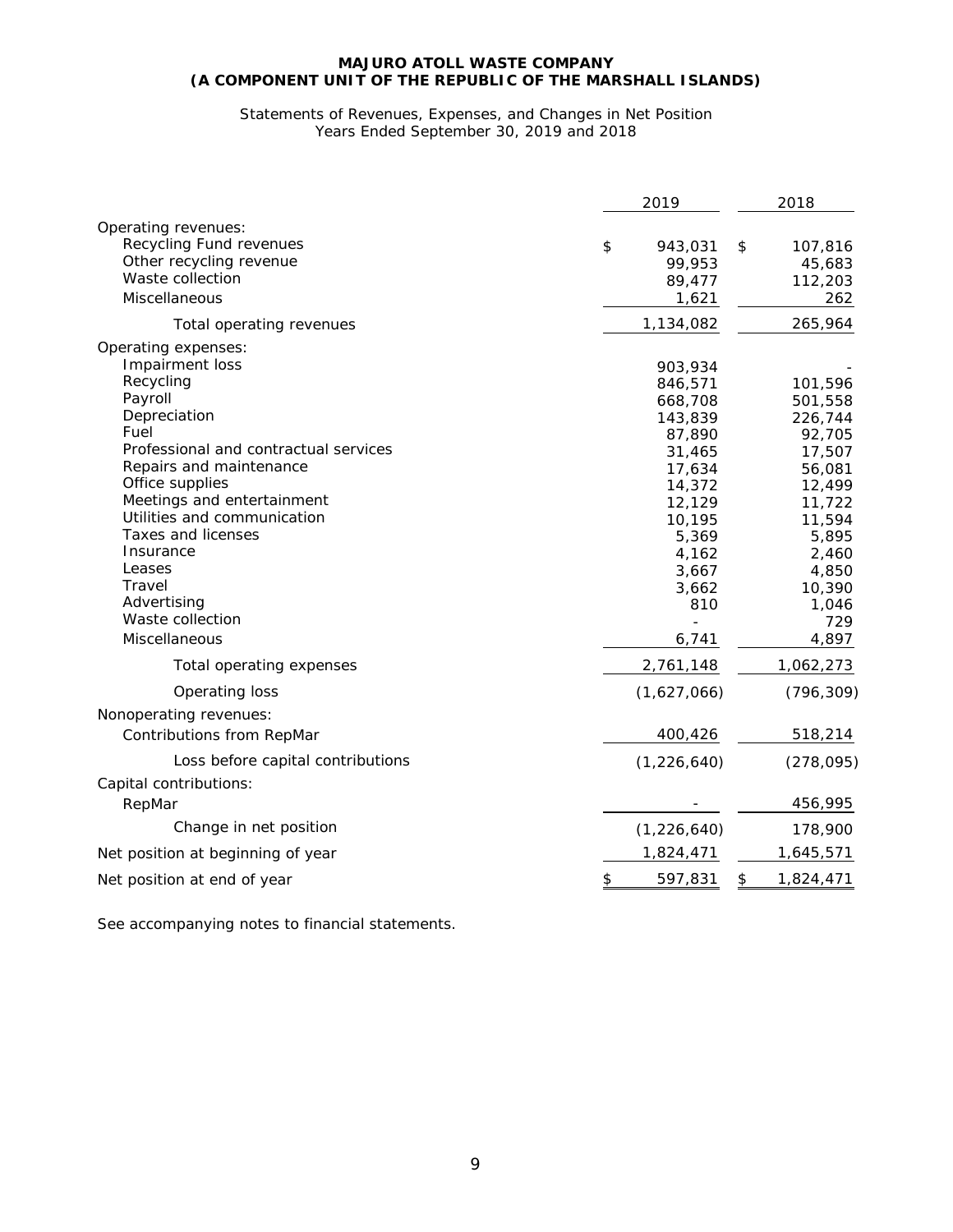#### Statements of Cash Flows Years Ended September 30, 2019 and 2018

|                                                                                                                                                                                                            | 2019                                                 | 2018                                               |
|------------------------------------------------------------------------------------------------------------------------------------------------------------------------------------------------------------|------------------------------------------------------|----------------------------------------------------|
| Cash flows from operating activities:<br>Cash received from Recycling Fund<br>Cash received from customers<br>Cash payments to suppliers for goods and services<br>Cash payments to employees for services | \$<br>933,084<br>178,509<br>(1,042,481)<br>(664,213) | \$<br>91,227<br>158,770<br>(308, 440)<br>(522,589) |
| Net cash used for operating activities                                                                                                                                                                     | (595, 101)                                           | (581, 032)                                         |
| Cash flows from noncapital financing activities:<br>Operating subsidy received from RepMar                                                                                                                 | 400,426                                              | 518,214                                            |
| Cash flows from capital and related financing activities:<br>Acquisition of capital assets<br>Capital grants received from RepMar                                                                          | (200, 460)                                           | (60, 777)<br>456,995                               |
| Net cash provided by (used in) capital and related financing activities                                                                                                                                    | (200, 460)                                           | 396,218                                            |
| Net change in cash                                                                                                                                                                                         | (395, 135)                                           | 333,400                                            |
| Cash at beginning of year                                                                                                                                                                                  | 442,740                                              | 109,340                                            |
| Cash at end of year                                                                                                                                                                                        | \$<br>47,605                                         | \$<br>442,740                                      |
| Reconciliation of operating loss to net cash used for<br>operating activities:<br>Operating loss<br>Adjustments to reconcile operating loss to net cash<br>used for operating activities:                  | \$<br>$(1,627,066)$ \$                               | (796, 309)                                         |
| Depreciation<br>Impairment loss<br>Decrease (increase) in assets:                                                                                                                                          | 143,839<br>903,934                                   | 226,744                                            |
| Receivables<br>Other current assets<br>Increase (decrease) in liabilities:                                                                                                                                 | (22, 489)<br>3,290                                   | (15, 967)<br>6,301                                 |
| Accounts payable<br>Payable to affiliates<br>Payroll and other liabilities                                                                                                                                 | (9,260)<br>8,108<br>4,543                            | 11,411<br>7,699<br>(20, 911)                       |
| Net cash used for operating activities                                                                                                                                                                     | \$<br>(595, 101)                                     | \$<br>(581, 032)                                   |

See accompanying notes to financial statements.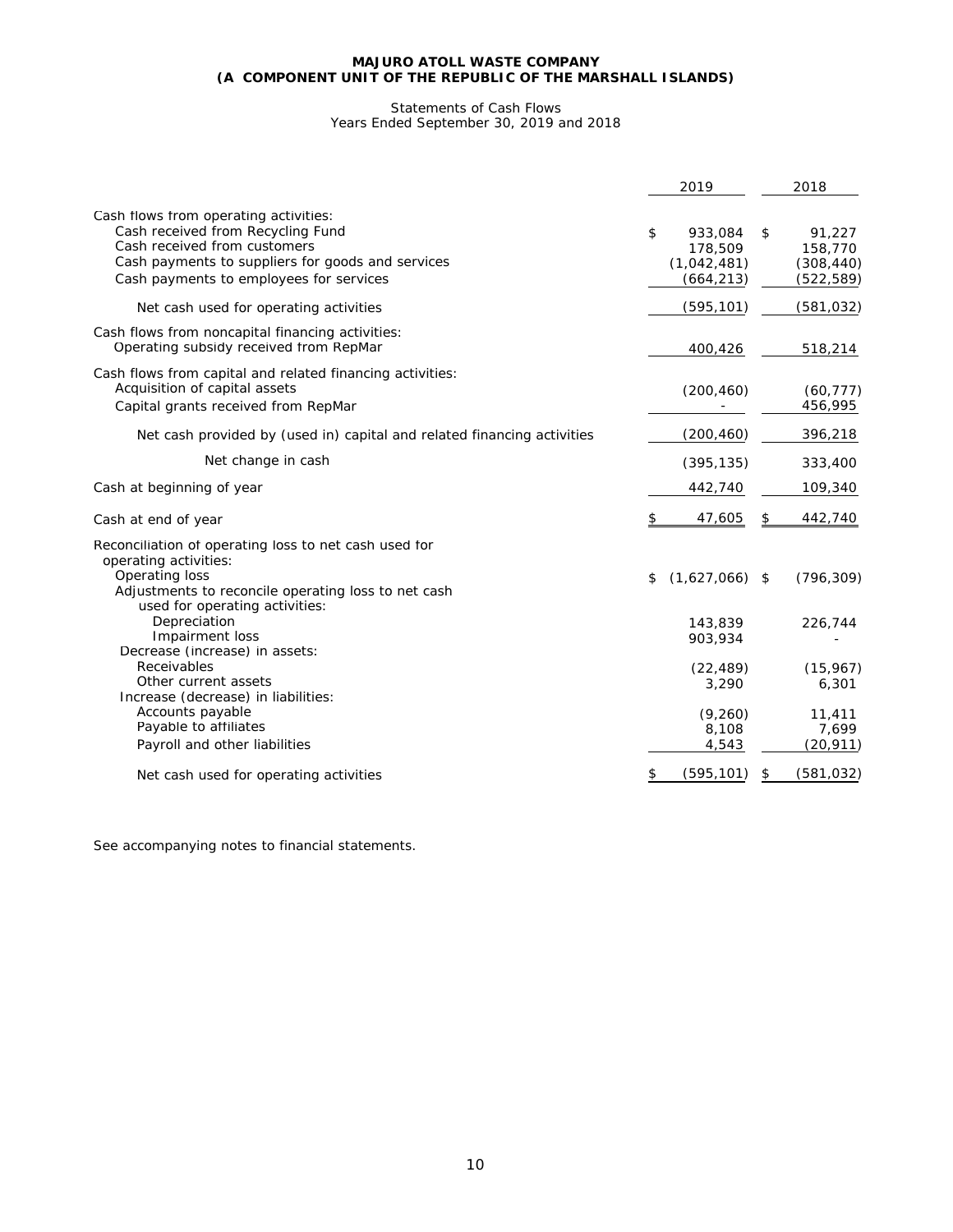Notes to Financial Statements September 30, 2019 and 2018

# (1) Organization

Majuro Atoll Waste Company (MAWC) was incorporated under the laws of the Republic of the Marshall Islands (RepMar) on January 30, 2007. The principal place of business is on Majuro Atoll. The purpose for which MAWC is organized is to engage in, but not limited to, the collection and disposal of solid waste on Majuro Atoll.

MAWC is governed by an eight-member Board of Directors as follows:

- The Minister of Ministry of Works, Infrastructure and Utilities.
- The Councilman on the Executive Committee responsible for solid waste management on the Majuro Atoll Local Government.
- One member from a list of two or more nominations by the Environmental Protection Authority.
- One member from a list of two or more nominations by the College of Marshall Islands.
- One member from a list of two or more nominations by the Tourism and Hospitality Community Association.
- One member from a list of two or more nominations by the Chamber of Commerce.
- One member from a list of two or more nominations by the Ministry of Finance, Banking and Postal Service.
- One member from a list of two or more nominations by the Office of Environmental Planning and Policy Coordination.

MAWC's financial statements are incorporated into the financial statements of RepMar as a component unit.

# (2) Summary of Significant Accounting Policies

The accounting policies of MAWC conform to accounting principles generally accepted in the United States of America (GAAP), as applicable to governmental entities, specifically proprietary funds.

GASB Statement No. 34, *Basic Financial Statements - and Management's Discussion and Analysis - for State and Local Governments*, as amended by GASB Statement No. 37, *Basic Financial Statements - and Management's Discussion and Analysis - for State and Local Governments: Omnibus*, GASB Statement No. 38, *Certain Financial Statement Note Disclosures*, and GASB Statement No. 61, *The Financial Reporting Entity: Omnibus - an amendment of GASB Statements No. 14 and 34,* establish financial reporting standards for governmental entities, which require that management's discussion and analysis of the financial activities be included with the basic financial statements and notes and modifies certain other financial statement disclosure requirements.

To conform to these requirements, equity is presented in the following net position categories:

- Net investment in capital assets capital assets, net of accumulated depreciation and related debt, plus construction or improvement of those assets.
- Restricted: Nonexpendable net position subject to externally imposed stipulations that require MAWC to maintain such permanently. As of September 30, 2019 and 2018, MAWC does not have nonexpendable restricted net position.
- Restricted: Expendable net position whose use by MAWC is subject to externally imposed stipulations that can be fulfilled by actions of MAWC pursuant to those stipulations or that expire with the passage of time. As of September 30, 2018, MAWC has expendable restricted net position of \$399,626 for construction of the Laura Transfer Center project. This project was completed and placed into service during the year ended September 30, 2019.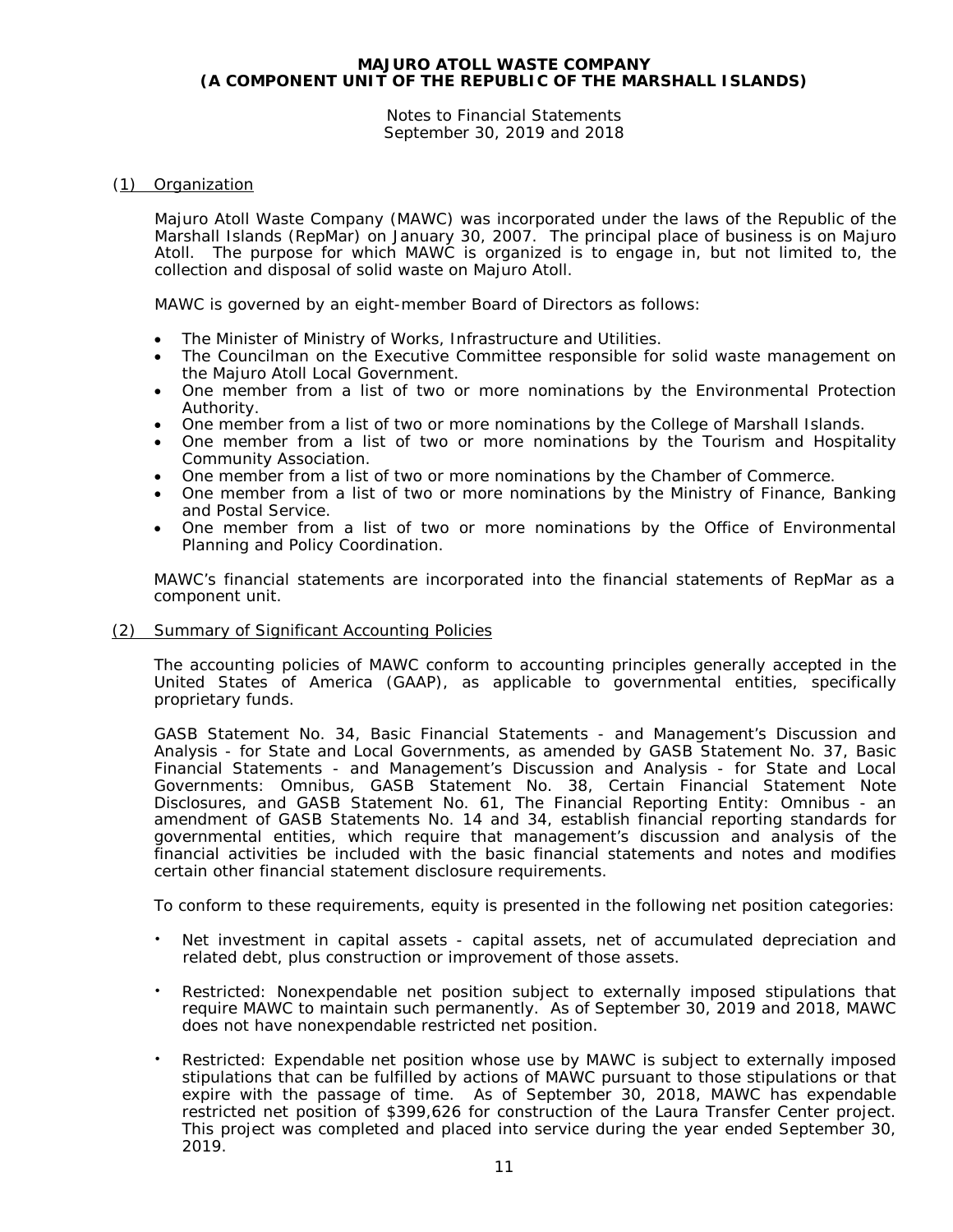Notes to Financial Statements September 30, 2019 and 2018

# (2) Summary of Significant Accounting Policies, Continued

 Unrestricted - net position that is not subject to externally imposed stipulations. Unrestricted net position may be designated for specific purposes by action of management or the Board of Directors or may otherwise be limited by contractual agreements with outside parties.

When both restricted and unrestricted resources are available for use for the same purpose, it is MAWC's policy to use unrestricted resources first, then restricted resources as they are needed.

#### Basis of Accounting

Proprietary funds are accounted for on a flow of economic resources measurement focus. With this measurement focus, all assets and deferred outflows of resources, and liabilities and deferred inflows of resources associated with the operation of the fund are included in the statements of net position. Proprietary fund operating statements present increases and decreases in net position. The accrual basis of accounting is utilized by proprietary funds. Under this method, revenues are recorded when earned and expenses are recorded at the time liabilities are incurred.

#### Revenue Recognition

MAWC considers recycling and waste collection revenues and costs directly related to such revenues to be operating revenues and expenses. Revenues and expenses related to financing and other activities are reflected as nonoperating. Capital grants, financing or investing related transactions are reported as non-operating revenues. Revenue is recognized on the accrual basis and is recorded upon billing when services have been completed. All expenses related to operating MAWC are reported as operating expenses.

#### Cash

Custodial credit risk is the risk that in the event of a bank failure, MAWC's deposits may not be returned to it. Such deposits are not covered by depository insurance and are either uncollateralized or collateralized with securities held by the pledging financial institution or held by the pledging financial institution but not in the depositor-government's name. MAWC does not have a deposit policy for custodial credit risk.

For purposes of the statements of net position and of cash flows, cash represents cash on hand and cash in bank accounts. As of September 30, 2019 and 2018, the carrying amounts of cash were \$47,605 and \$442,740, respectively, and the corresponding bank balances were \$57,202 and \$437,954, respectively. Of the bank balances, \$55,395 and \$436,761, respectively, are maintained in a financial institution subject to Federal Deposit Insurance Corporation (FDIC) insurance. As of September 30, 2019 and 2018, bank deposits in the amount of \$55,395 and \$250,000, respectively, were FDIC insured. Bank deposits of \$1,807 and \$1,193, respectively, are maintained in a financial institution not subject to depository insurance. MAWC does not require collateralization of its cash deposits; therefore, deposit levels in excess of FDIC insurance coverage are uncollateralized. Accordingly, these deposits are exposed to custodial credit risk. MAWC has not experienced any losses in such accounts and management believes it is not exposed to any significant credit risk on its deposits.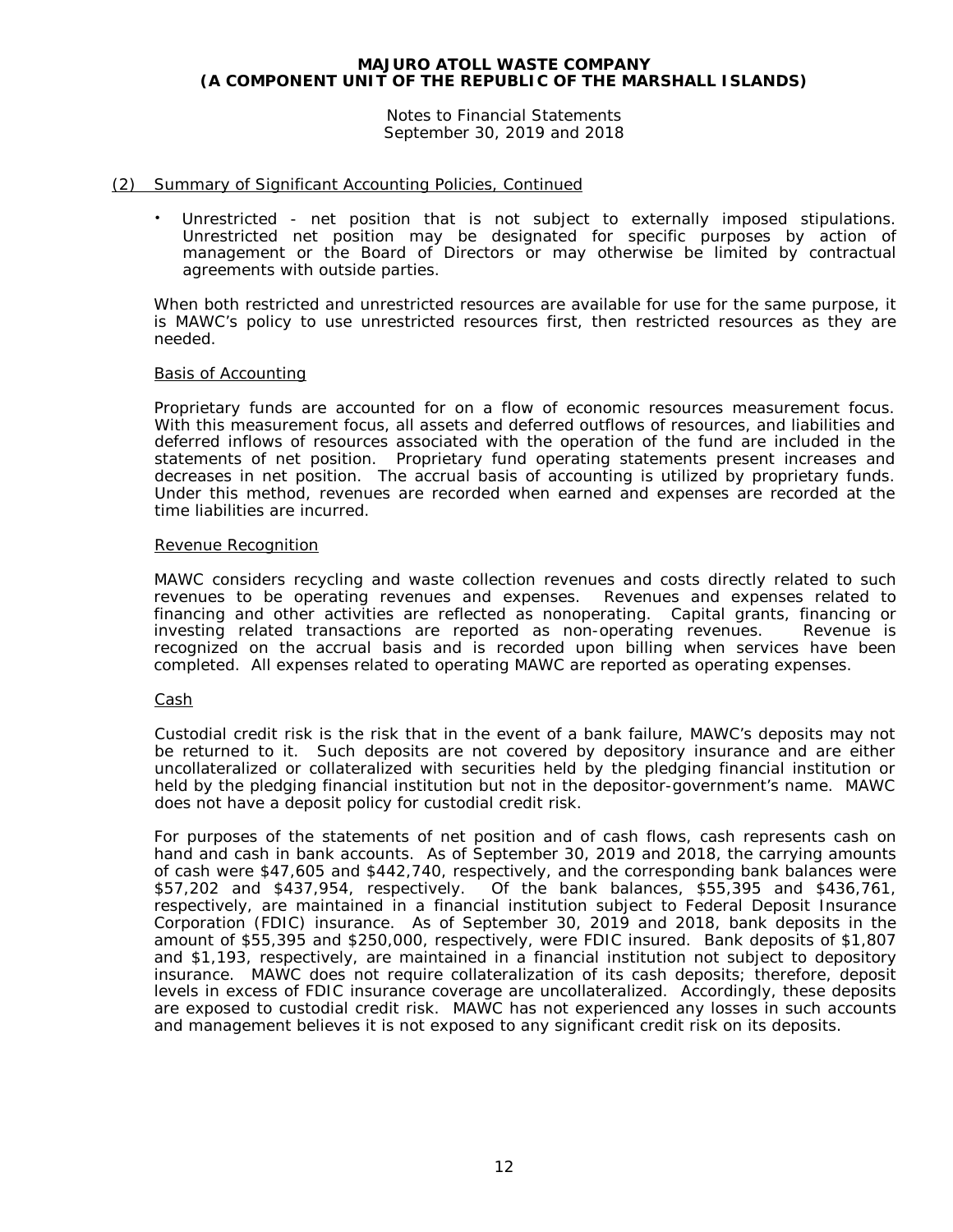Notes to Financial Statements September 30, 2019 and 2018

#### (2) Summary of Significant Accounting Policies, Continued

#### Receivables

All receivables are due from government agencies, businesses and individuals located within the Republic of the Marshall Islands and are interest free and uncollateralized. The allowance for uncollectible accounts is stated at an amount which management believes will be adequate to absorb possible losses on accounts receivable that may become uncollectible based on evaluations of the collectability of these accounts and prior collection experience. Management determines the adequacy of the allowance for uncollectible accounts based upon review of the aged accounts receivable. The allowance is established through a provision for bad debts charged to expense. Bad debts are written off against the allowance on the specific identification method.

#### Property and Equipment

MAWC generally capitalizes individual items with a cost that equals or exceeds \$250 and has estimated useful life of more than one year. Property and equipment is recorded at cost. Depreciation of property and equipment is calculated using the straight-line method over the estimated useful lives of the assets. Estimated useful lives of equipment, vehicles, and furniture and fixtures range from 4 to 10 years.

#### Deferred Outflows of Resources

In addition to assets, the statement of net position will sometimes report a separate section for deferred outflows of resources. This separate financial statement element represents a consumption of net position that applies to a future period and so will not be recognized as an outflow of resources (deduction of net position) until then. MAWC has no items that qualify for reporting in this category.

#### Deferred Inflows of Resources

In addition to liabilities, the statement of net position will sometimes report a separate section for deferred inflows of resources. This separate financial statement element represents an acquisition of net position that applies to a future period and so will not be recognized as an inflow of resources (additions to net position) until then. MAWC has no items that qualify for reporting in this category.

#### Compensated Absences

Vested or accumulated vacation leave is recorded as an expense and liability as the benefits accrue to employees. No liability is recorded for nonvesting accumulating rights to receive sick benefits. As of September 30, 2019 and 2018, the accumulated vacation leave liability amounted to \$28,163 and \$27,244, respectively, and is included within the statements of net position as payroll liabilities.

#### Taxes

Corporate profits are not subject to income tax in the Marshall Islands. Instead, RepMar imposes a gross receipts tax (GRT) of 3% on revenues. MAWC is specifically exempt from this tax.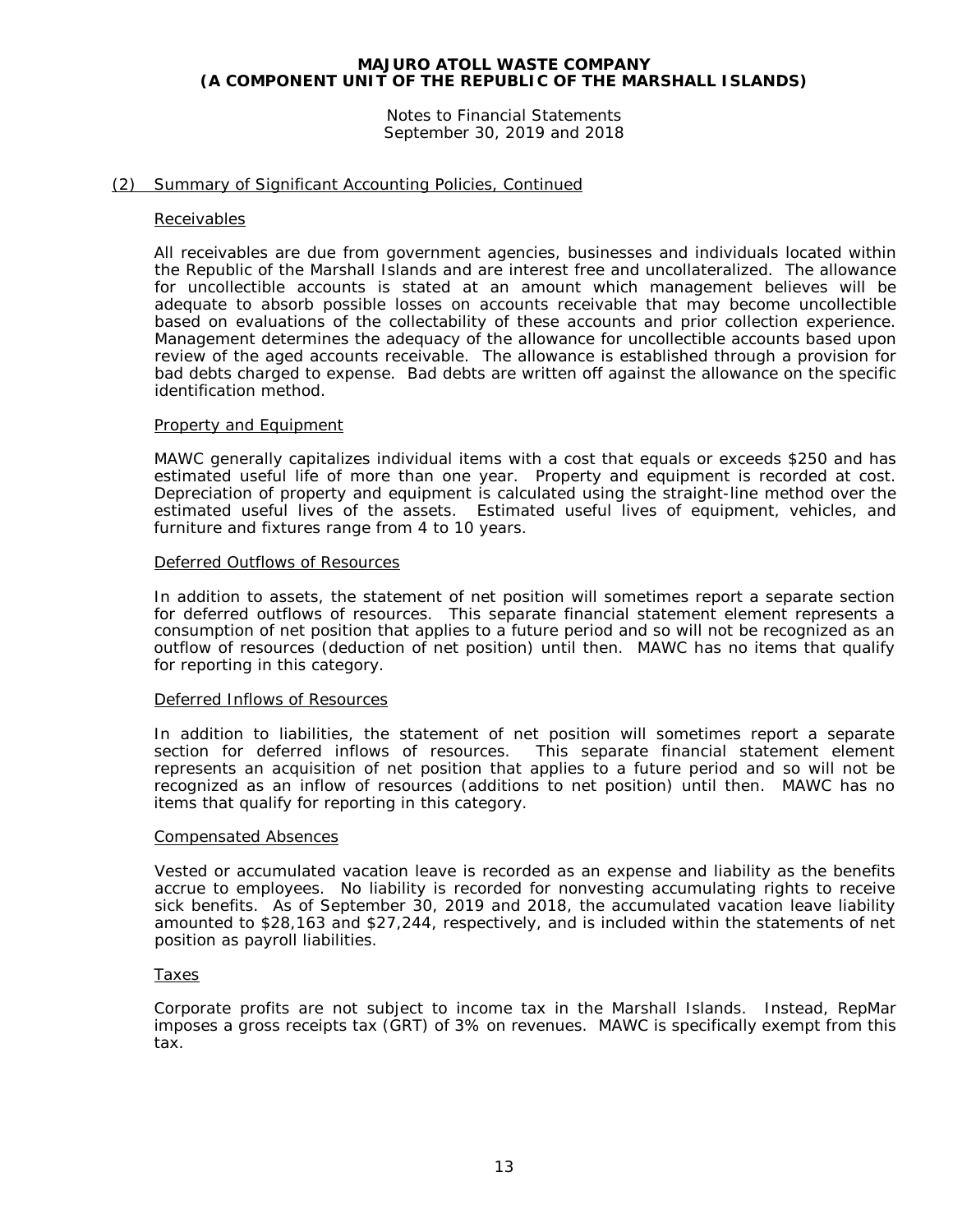Notes to Financial Statements September 30, 2019 and 2018

# (2) Summary of Significant Accounting Policies, Continued

#### New Accounting Standards

During the year ended September 30, 2019, MAWC implemented the following pronouncements:

- GASB Statement No. 83, *Certain Asset Retirement Obligations*, which addresses accounting and financial reporting for certain asset retirement obligations (AROs) associated with the retirement of a tangible capital asset.
- GASB Statement No. 88, *Certain Disclosures Related to Debt, including Direct Borrowings and Direct Placements*, which improves the information that is disclosed in notes to government financial statements related to debt, including direct borrowings and direct placements.

The implementation of these statements did not have a material effect on the accompanying financial statements.

In January 2017, GASB issued Statement No. 84, *Fiduciary Activities*, which establishes criteria for identifying fiduciary activities of all state and local governments. The provisions in Statement No. 84 are effective for fiscal years beginning after December 15, 2018. Management does not believe that the implementation of this statement will have a material effect on the financial statements.

In June 2017, GASB issued Statement No. 87, *Leases*, which establishes a single model for lease accounting based on the foundational principle that leases are financings of the right to use an underlying asset. The provisions in Statement No. 87 are effective for fiscal years beginning after December 15, 2019. Management has yet to determine whether the implementation of this statement will have a material effect on the financial statements.

In June 2018, GASB issued Statement No. 89, *Accounting for Interest Cost Incurred before the End of a Construction Period*, which requires that interest cost incurred before the end of a construction period be recognized as an expense in the period in which the cost is incurred for financial statements prepared using the economic resources measurement focus. The provisions in Statement No. 89 are effective for fiscal years beginning after December 15, 2019. Management does not believe that the implementation of this statement will have a material effect on the financial statements.

In August 2018, GASB issued Statement No. 90, *Majority Equity Interests - an Amendment of GASB Statements No. 14 and No. 61*, which improves the consistency and comparability of reporting a government's majority equity interest in a legally separate organization and the relevance of financial statement information for certain component units. The provisions in Statement No. 90 are effective for fiscal years beginning after December 15, 2018. Management does not believe that the implementation of this statement will have a material effect on the financial statements.

In May 2019, GASB issued Statement No. 91, *Conduit Debt Obligations*, which clarifies the existing definition of a conduit debt obligation; establishing that a conduit debt obligation is not a liability of the issuer; establishing standards for accounting and financial reporting of additional commitments and voluntary commitments extended by issuers and arrangements associated with conduit debt obligations; and improving required note disclosures. The provisions in Statement No. 91 are effective for fiscal years beginning after December 15, 2020. Management does not believe that the implementation of this statement will have a material effect on the financial statements.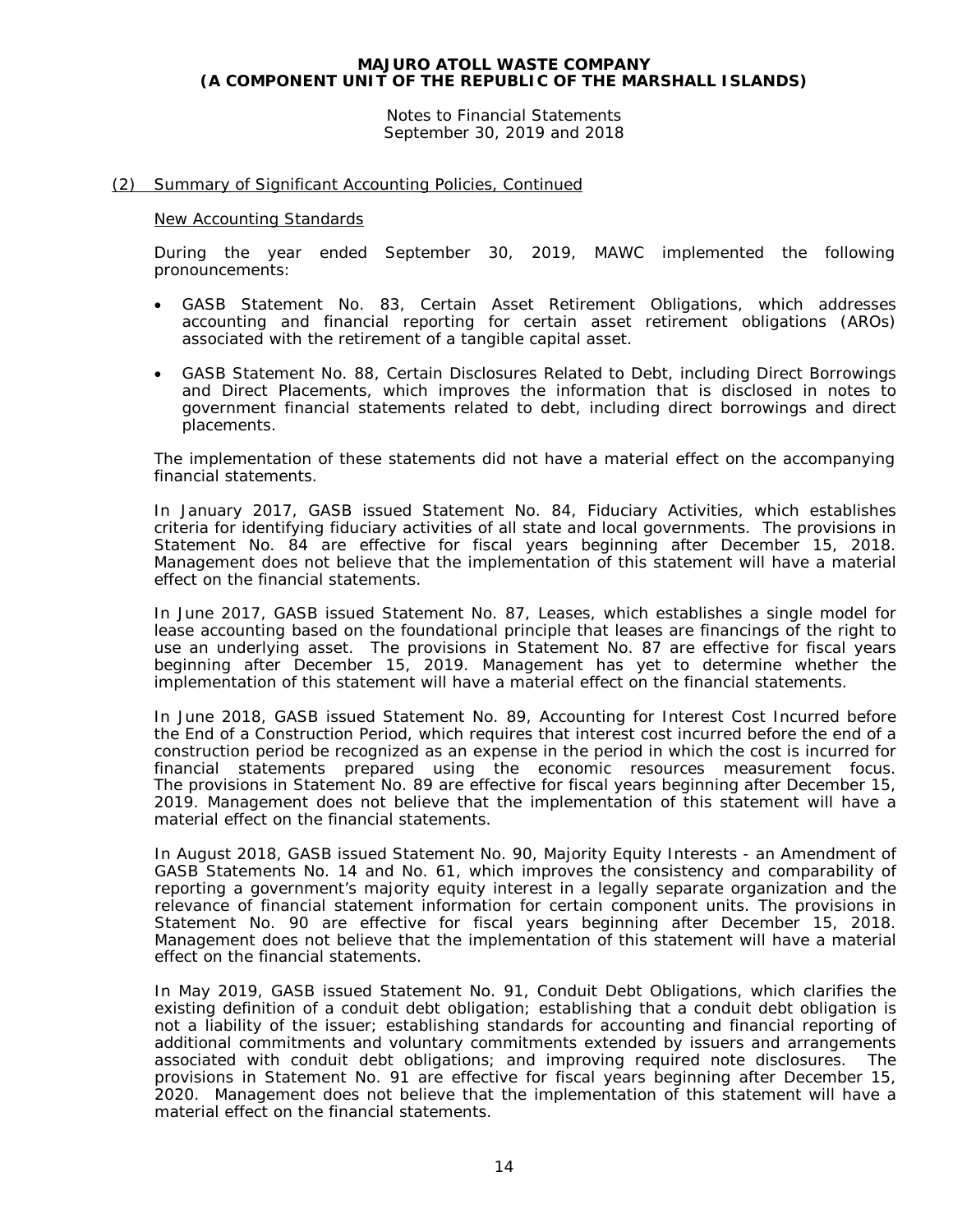Notes to Financial Statements September 30, 2019 and 2018

#### (2) Summary of Significant Accounting Policies, Continued

#### New Accounting Standards, Continued

In May 2020, GASB issued Statement No. 95, *Postponement of the Effective Dates of Certain Authoritative Guidance*, which postpones the effective dates of GASB Statement No. 84, 89, 90 and 91 by one year and GASB Statement No. 87 by 18 months; however, earlier application of the provisions addressed in GASB Statement No. 95 is encouraged and is permitted to the extent specified in each pronouncement as originally issued. Management has yet to ascertain whether implementation of these statements will be postponed as provided in GASB Statement No. 95.

#### **Reclassifications**

Certain balances in the 2018 presentation has been reclassified to conform to the 2019 presentation. These reclassifications had no impact on operating loss, net position or cash flows as previously reported.

#### Estimates

The preparation of financial statements in accordance with GAAP requires management to make estimates and assumptions that affect the reported amounts of assets and deferred outflows of resources, liabilities and deferred inflows of resources, and disclosure of contingent assets and liabilities at the date of the financial statements and the reported amounts of revenues and expenses during the reporting period. Actual results could differ from those estimates.

# (3) Risk Management

MAWC is exposed to various risks of loss related to torts; theft of, damage to, and destruction of assets; errors and omissions; injuries to employees; and natural disasters. MAWC has elected to purchase commercial insurance from independent third parties for the risks of loss to which it is exposed. Settled claims have not exceeded this commercial coverage in any of the past three years. For other risks of loss to which it is exposed, MAWC has elected not to purchase commercial insurance. Instead, MAWC believes it is more economical to manage its risks internally. Claims expenses and liabilities are reported when it is probable that a loss has occurred and the amount of that loss can be reasonably estimated. These losses include an estimate of claims that have been incurred but not reported. No material losses have resulted from MAWC's risk management activities for the past three years.

#### (4) Receivables

Receivables at September 30, 2019 and 2018, consist of the following:

|                                      | 2019                 | 2018                 |
|--------------------------------------|----------------------|----------------------|
| Trade<br>Affiliates                  | \$53,162<br>82,848   | \$54,611<br>58,910   |
| Less allowance for doubtful accounts | 136,010<br>(56, 126) | 113,521<br>(56, 126) |
|                                      | \$79.884             | \$57.395             |

As of September 30, 2019 and 2018, receivables from affiliates includes amounts due from the Recycling Fund of \$26,536 and \$16,589, respectively, which is maintained by the Ministry of Finance, Banking and Postal Service.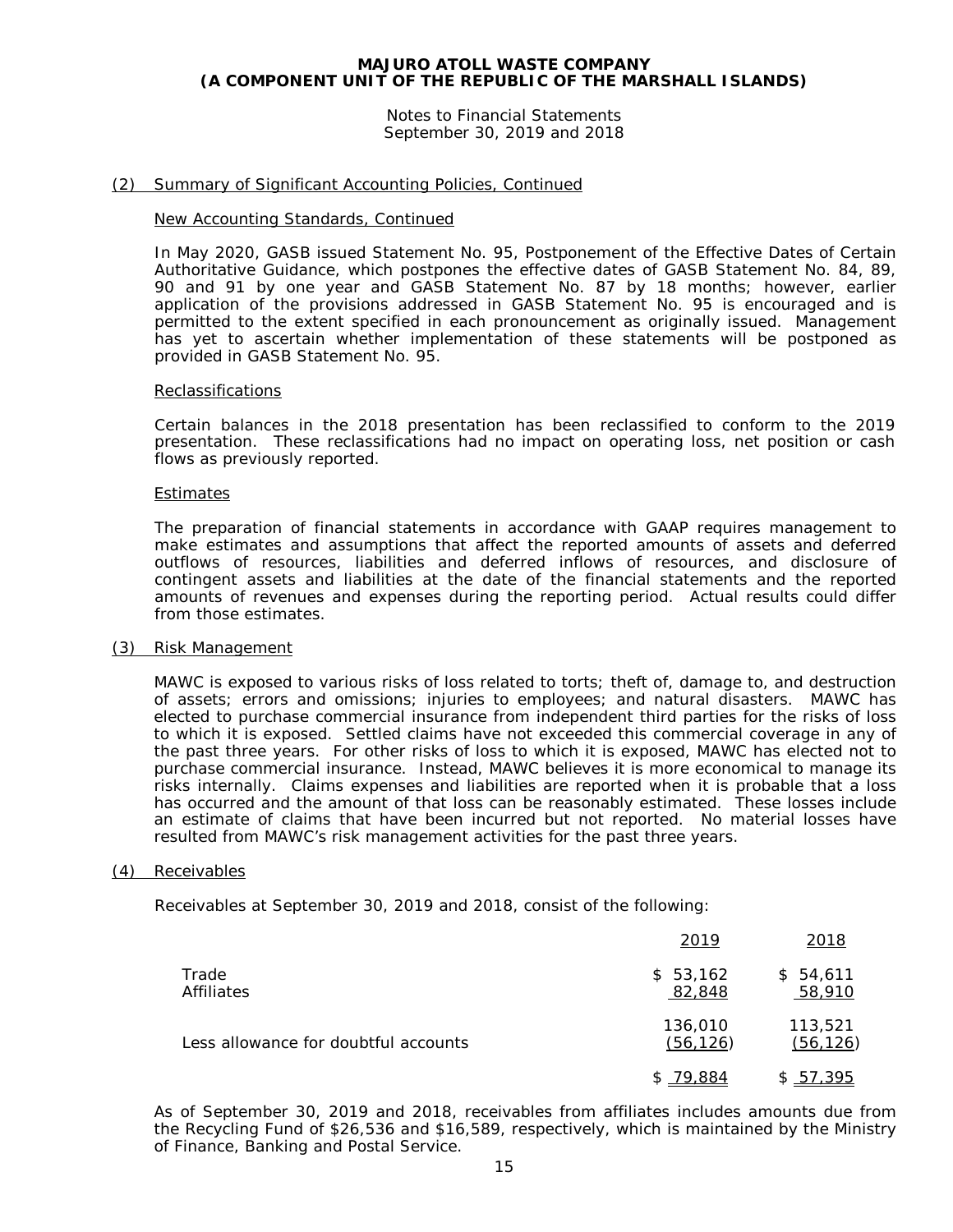Notes to Financial Statements September 30, 2019 and 2018

#### (5) Capital Assets

Capital asset activity for the years ended September 30, 2019 and 2018 is as follows:

|                                                                                                                                                                                                       |                                                                                    | 2019                                                                                                                                                               |
|-------------------------------------------------------------------------------------------------------------------------------------------------------------------------------------------------------|------------------------------------------------------------------------------------|--------------------------------------------------------------------------------------------------------------------------------------------------------------------|
|                                                                                                                                                                                                       | Balance at<br>October<br>1, 2018<br><b>Additions</b>                               | Reclass/<br>Balance at<br>Disposals/<br>September<br>Impairment<br>30, 2019                                                                                        |
| Depreciable capital assets:<br>Office equipment<br>Recycling equipment<br>Truck and heavy equipment<br>Office building<br>Recycle center<br>Waste segregation structure<br>Waste collection equipment | \$<br>15,475<br>\$<br>633,984<br>956,593<br>13,471<br>127,473<br>47,423<br>810,112 | 7,951\$<br>$(10, 566)$ \$<br>12,860<br>15,000<br>(168, 093)<br>480,891<br>132,360<br>(600, 969)<br>487,984<br>13,471<br>127,473<br>47,423<br>405,828<br>(404, 284) |
| Less accumulated depreciation                                                                                                                                                                         | 2,604,531<br>(2,075,139)                                                           | (1, 183, 911)<br>155,311<br>1,575,931<br>$(143,839)$ 1,183,528<br>(1,035,450)                                                                                      |
|                                                                                                                                                                                                       | 529,392                                                                            | (383)<br>540,481<br>11,472                                                                                                                                         |
| Nondepreciable capital assets:<br>Construction in progress                                                                                                                                            | 911,613                                                                            | 50,150<br>(903, 552)<br>58,211                                                                                                                                     |
|                                                                                                                                                                                                       | \$1,441,005                                                                        | $$61,622$ $$603,935)$ $$598,692$                                                                                                                                   |
|                                                                                                                                                                                                       |                                                                                    | 2018                                                                                                                                                               |
|                                                                                                                                                                                                       | Balance at<br>October<br>1, 2017<br><b>Additions</b>                               | Balance at<br>Reclass/<br>September<br><b>Disposals</b><br>30, 2018                                                                                                |
| Depreciable capital assets:<br>Office equipment<br>Recycling equipment<br>Truck and heavy equipment<br>Office building<br>Recycle center<br>Waste segregation structure<br>Waste collection equipment | \$<br>14,005<br>\$<br>628,422<br>913,603<br>13,471<br>124,779<br>47,423<br>810,112 | $1,470$ \$<br>15,475<br>\$<br>5,562<br>633,984<br>42,990<br>956,593<br>13,471<br>127,473<br>2,694<br>47,423<br>$\overline{a}$<br>810,112                           |
| Less accumulated depreciation                                                                                                                                                                         | 2,551,815<br>(1,848,395)                                                           | 52,716<br>2,604,531<br>(226.744)<br>(2,075,139)                                                                                                                    |
|                                                                                                                                                                                                       | 703,420                                                                            | (174, 028)<br>529,392                                                                                                                                              |
| Nondepreciable capital assets:<br>Construction in progress                                                                                                                                            | 903,552                                                                            | 8,061<br>911,613                                                                                                                                                   |
|                                                                                                                                                                                                       | \$1,606,972                                                                        | $$(165, 967)$ \$<br>\$1,441,005                                                                                                                                    |

During the year ended September 30, 2019, MAWC derecognized fully depreciated capital assets with total costs amounting to \$1,160,912 and impaired a truck and heavy equipment with a cost and accumulated depreciation amounting to \$22,999 and \$22,616, respectively.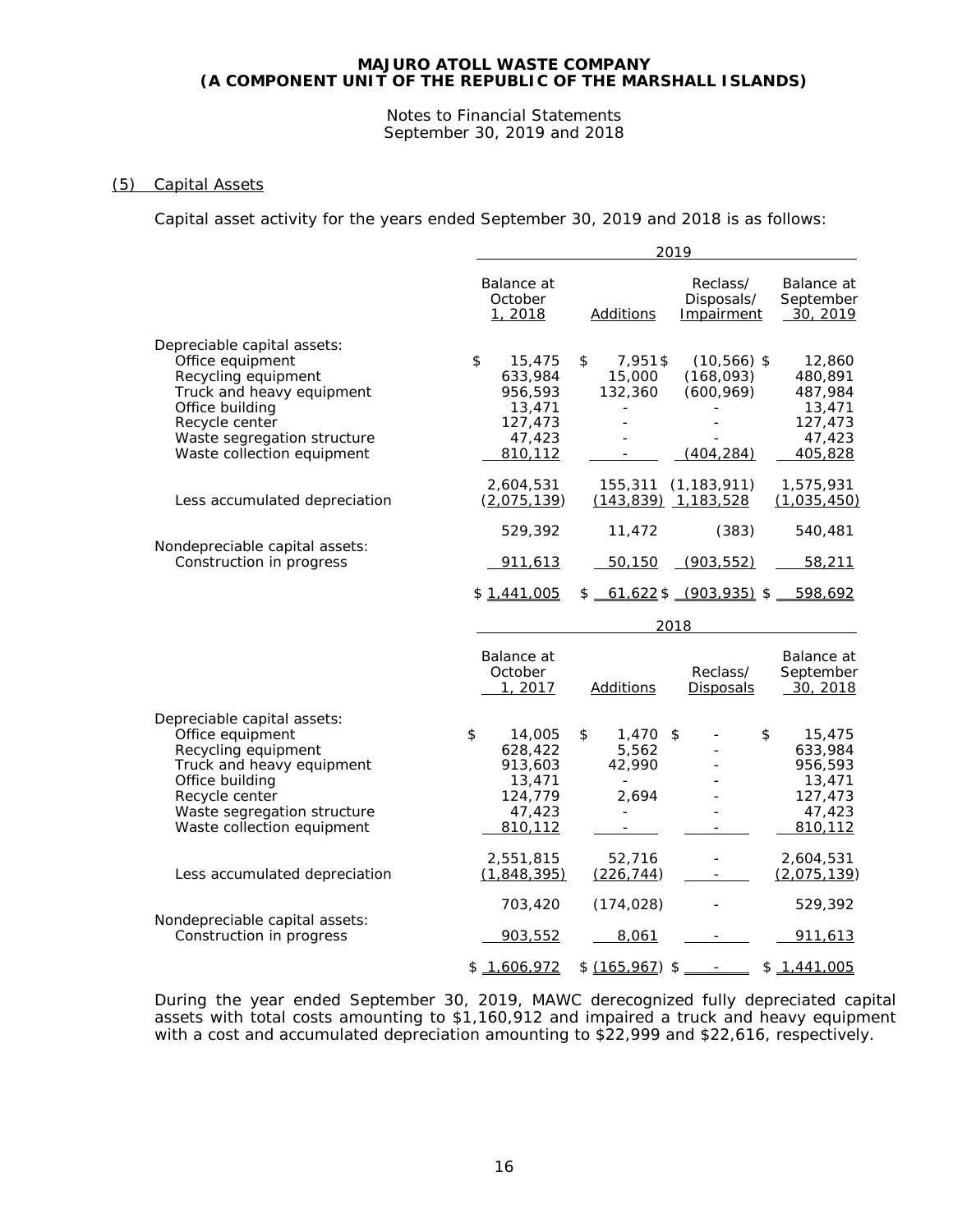Notes to Financial Statements September 30, 2019 and 2018

#### (5) Capital Assets, Continued

As of September 30, 2018, construction in progress includes certain capitalized design and engineering costs of \$903,552, associated with the new Jenrok landfill project. Construction of the landfill was on hold due to insufficient funding. During the year ended September 30, 2019, the capitalized design and engineering costs were impaired as the project site was reassigned by RepMar for other purposes. Costs associated with this project were funded by U.S. Department of the Interior Compact Public Infrastructure Sector grant funds.

#### (6) Related Party Transactions

MAWC is a component unit of RepMar and is therefore affiliated with all RepMar-owned and affiliated entities, including the RMI Environmental Protection Authority. MAWC utilizes services from certain affiliated entities at substantially the same terms and conditions as those incurred from third parties. A summary of related party transactions as of and for the years ended September 30, 2019 and 2018 are as follows:

|                                                                    |               |              | 2019         |                 |
|--------------------------------------------------------------------|---------------|--------------|--------------|-----------------|
|                                                                    | Revenues      | Expenses     | Receivables  | Payables        |
| Marshalls Energy Company, Inc.<br>Marshall Islands Social Security | \$<br>486     | \$<br>29,916 | \$<br>2,970  | \$<br>580       |
| Administration                                                     | 288           | 63,389       | 120          | 33,216          |
| College of the Marshall Islands<br>Marshall Islands National       | 2,758         | 280          | 7,974        |                 |
| Telecommunications Authority                                       | 5             | 1.672        | 69           | 284             |
| RepMar                                                             | 12,755        | 4,880        | 64,149       | 4,659           |
| Other                                                              | 13,282        | 2,052        | 7,565        |                 |
|                                                                    | \$29,574      | \$102,188    | \$82,848     | \$38,739        |
|                                                                    |               |              | 2018         |                 |
|                                                                    | Revenues      | Expenses     | Receivables  | <b>Payables</b> |
| Marshalls Energy Company, Inc.<br>Marshall Islands Social Security | 9,169<br>\$   | \$<br>6,722  | 2,484<br>\$. | \$<br>1,506     |
| Administration                                                     | 288           | 46,228       | 72           | 25,519          |
| College of the Marshall Islands<br>Marshall Islands National       | 4,296         |              | 6,527        |                 |
| <b>Telecommunications Authority</b>                                | 90            | 3,719        | 54           | 345             |
| RepMar                                                             | 37,126        | 5,895        | 43,784       | 3,261           |
| Other                                                              | <u>14,460</u> | 306          | 5,989        |                 |
|                                                                    | \$65,429      | 62,870<br>\$ | \$58,910     | \$30,631        |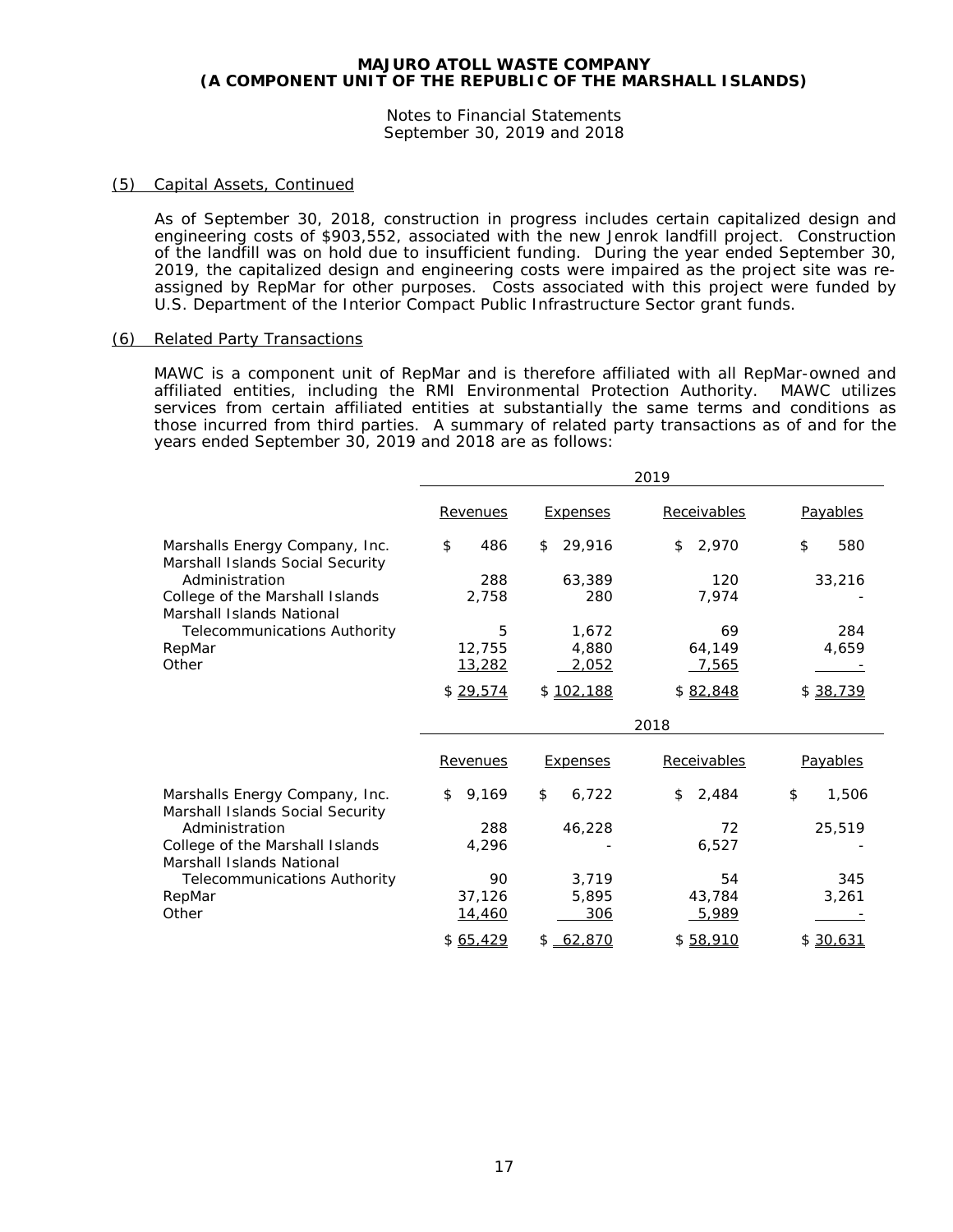Notes to Financial Statements September 30, 2019 and 2018

# (6) Related Party Transactions, Continued

In accordance with the Styrofoam Cups and Plates, and Plastic Products Prohibition and Container Deposit Act 2016, RepMar established a Recycling Program for the purpose of creating a self-supported, safe and efficient system of disposal of recyclable beverage containers in the Marshall Islands. A deposit fee is levied on each deposit beverage container manufactured in or imported into the Marshall Islands, which fees are deposited into the Recycling Fund maintained by the Ministry of Finance, Banking and Postal Service. Payments are made from the Recycling Fund to compensate redemption centers at which empty beverage containers may be returned for a payment in return of 5 cents per item. MAWC has entered into an agreement with the RMI Environmental Protection Authority whereby MAWC has agreed to act as a collection and processing center for empty beverage containers. In return, MAWC shall be paid 6 cents per item from the Recycling Fund. During the years ended September 30, 2019 and 2018, MAWC received distributions of \$943,031 and \$107,816, respectively, from the Recycling Fund.

MAWC received operating subsidies from RepMar during the years ended September 30, 2019 and 2018, as follows:

|                                                         | 2019      | 2018                 |
|---------------------------------------------------------|-----------|----------------------|
| <b>Compact Environment Sector Grant</b><br>General Fund | 400.426   | \$180,766<br>337,448 |
|                                                         | \$400.426 | \$518.214            |

During the year ended September 30, 2018, MAWC received Republic of China capital contributions from RepMar in the amount of \$456,995 for the purpose of constructing the Laura Transfer Center. As of September 30, 2018, MAWC has restricted net position of \$399,626 representing unexpended construction costs associated with the Laura Transfer Center project. This project was completed and placed into service during the year ended September 30, 2019.

(7) Contingencies

# Going Concern

The accompanying financial statements have been prepared in accordance with accounting principles generally accepted in the United States of America, which contemplates the continuation of MAWC as a going concern. MAWC sustained substantial operating losses during the years ended September 30, 2019 and 2018 of \$1,627,066 and \$796,309, respectively. Management acknowledges that it is currently dependent on RepMar for cash funding in order to maintain MAWC as a going concern. Although RepMar has provided funding in the past, MAWC does not have a formal agreement with RepMar to provide funds in the future. Management believes that the continuation of MAWC's operations is dependent upon the future financial support of RepMar, deferment in payment of certain liabilities, and/or significant improvements in operations.

In view of these matters, realization of the related assets in the accompanying statement of net position at September 30, 2019, is dependent upon continued operations of MAWC, which, in turn, is dependent upon MAWC's ability to provide service to its customers and the success of future operations. Management believes that actions presently being undertaken to revise MAWC's operating requirements, including the generation of positive cash flows from operations, and increasing the customer base, provide the opportunity for MAWC to continue as a going concern. For the year ending September 30, 2020, RepMar appropriated \$404,030 to MAWC for the purpose of funding operations.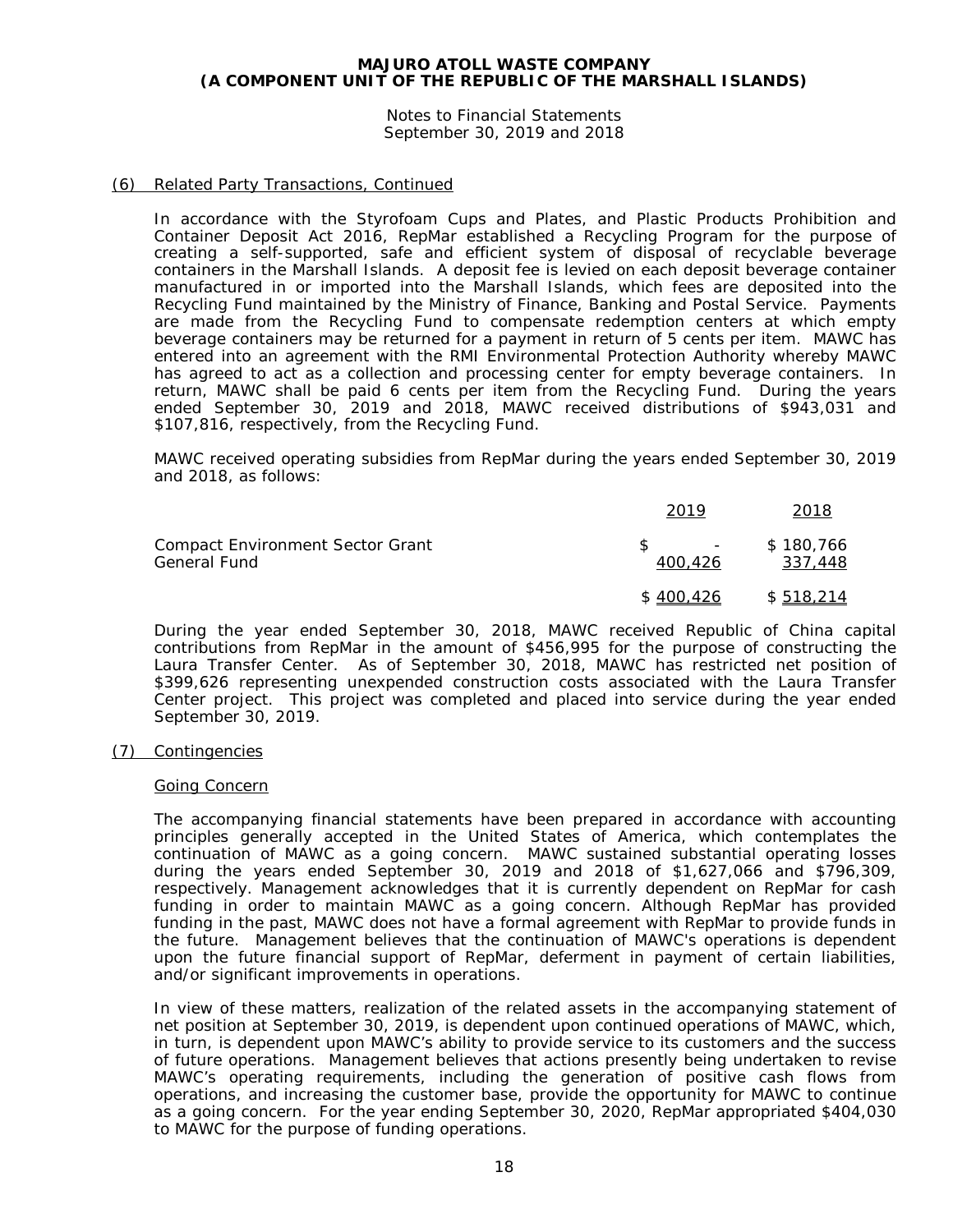Notes to Financial Statements September 30, 2019 and 2018

#### (7) Contingencies, Continued

#### Federal Grants

MAWC participates in a number of U.S. Department of the Interior grants. These programs are subject to financial and compliance audits to ascertain if Federal laws and guidelines have been followed. Questioned costs of \$903,552 have been identified in 2019 for which related Single Audit Reports were issued in prior years. The ultimate disposition of the questioned costs can be determined only by the final action of the grantor agency. Therefore, no provision for any liability that may result upon resolution of this matter has been made in the accompanying financial statements.

#### Jenrok Landfill

Capitalized design and engineering costs were impaired as the project site was re-assigned by RepMar for other purposes. It is uncertain how the current landfill site will be transferred to<br>or be paid for by RepMar. MAWC is currently negotiating with RepMar for a final MAWC is currently negotiating with RepMar for a final determination insofar as resolution of this matter.

#### (8) Subsequent Event

On March 11, 2020, the World Health Organization declared the novel strain of coronavirus (COVID-19) a global pandemic and recommended containment and mitigation measures worldwide. As of July 20, 2020, there have been no confirmed cases of COVID-19 in the Marshall Islands. MAWC has determined that should the pandemic reach the Marshall Islands, it may negatively impact MAWC's programs and activities due to MAWC's dependency on RepMar appropriations. The effect of the pandemic to RepMar is also uncertain and future available funding through RepMar appropriations may be limited. Therefore, while MAWC expects this matter to potentially cause disruptions to operations, the related financial impact cannot be reasonably estimated at this time.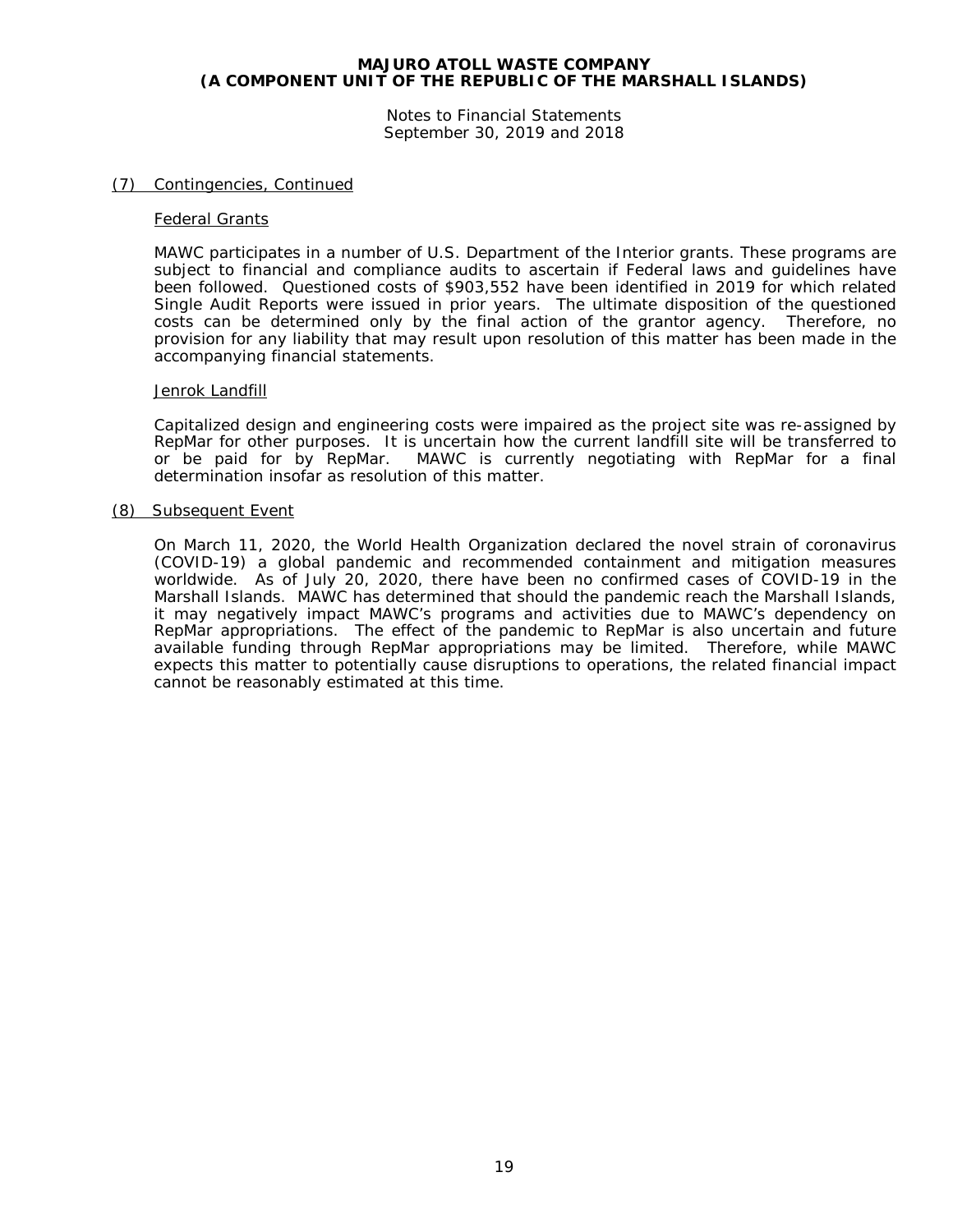

Deloitte & Touche LLP 361 South Marine Corps Drive Tamuning, GU 96913-3973 USA

Tel: +1 (671) 646-3884 Fax: +1 (671) 649-4265

www.deloitte.com

#### **INDEPENDENT AUDITORS' REPORT ON INTERNAL CONTROL OVER FINANCIAL REPORTING AND ON COMPLIANCE AND OTHER MATTERS BASED ON AN AUDIT OF FINANCIAL STATEMENTS PERFORMED IN ACCORDANCE WITH** *GOVERNMENT AUDITING STANDARDS*

Board of Directors Majuro Atoll Waste Company:

We have audited, in accordance with the auditing standards generally accepted in the United States of America and the standards applicable to financial audits contained in *Government Auditing Standards* issued by the Comptroller General of the United States, the financial statements of the Majuro Atoll Waste Company (MAWC), a component unit of the Republic of the Marshall Islands, which comprise the statement of net position as of September 30, 2019, and the related statements of revenues, expenses, and change in net position and of cash flows for the year then ended, and the related notes to the financial statements, and have issued our report thereon dated July 20, 2020.

# **Internal Control Over Financial Reporting**

In planning and performing our audit of the financial statements, we considered MAWC's internal control over financial reporting (internal control) to determine the audit procedures that are appropriate in the circumstances for the purpose of expressing our opinion on the financial statements, but not for the purpose of expressing an opinion on the effectiveness of MAWC's internal control. Accordingly, we do not express an opinion on the effectiveness of MAWC's internal control.

A *deficiency in internal control* exists when the design or operation of a control does not allow management or employees, in the normal course of performing their assigned functions, to prevent, or detect and correct, misstatements on a timely basis. A *material weakness* is a deficiency, or a combination of deficiencies, in internal control, such that there is a reasonable possibility that a material misstatement of the entity's financial statements will not be prevented, or detected and corrected on a timely basis.

Our consideration of internal control was for the limited purpose described in the first paragraph of this section and was not designed to identify all deficiencies in internal control that might be material weaknesses or significant deficiencies. Given these limitations, during our audit we did not identify any deficiencies in internal control that we consider to be material weaknesses. However, material weaknesses may exist that have not been identified.

# **Compliance and Other Matters**

As part of obtaining reasonable assurance about whether MAWC's financial statements are free from material misstatement, we performed tests of its compliance with certain provisions of laws, regulations, contracts, and grant agreements, noncompliance with which could have a direct and material effect on the determination of financial statement amounts. However, providing an opinion on compliance with those provisions was not an objective of our audit, and accordingly, we do not express such an opinion. The results of our tests disclosed instances of noncompliance or other matters that are required to be reported under *Government Auditing Standards* and which are described in the accompanying Schedule of Findings and Responses as item 2019-001.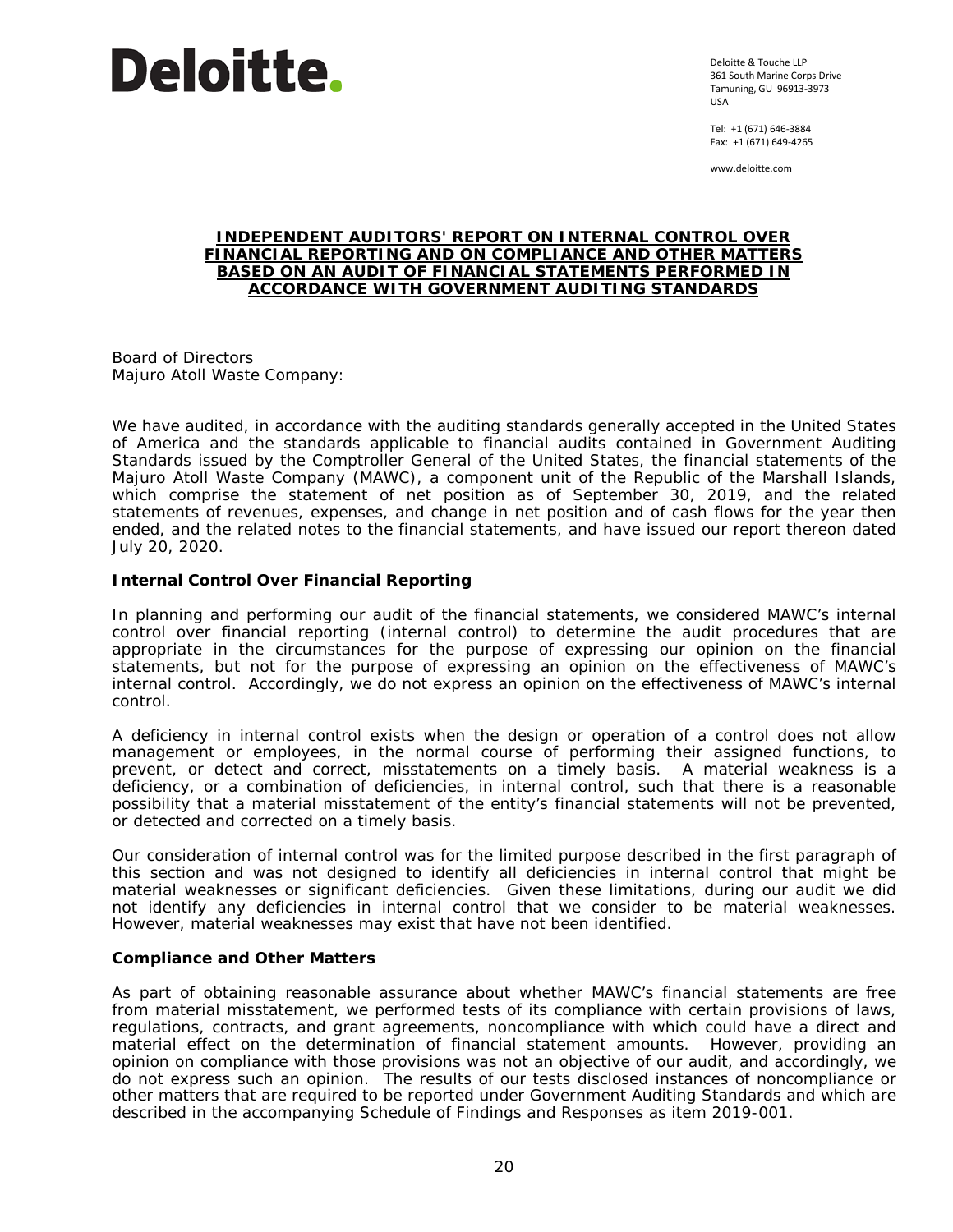# Deloitte.

# **MAWC's Response to Findings**

MAWC's responses to the findings identified in our audit are described in the accompanying Schedule of Findings and Responses. MAWC's responses were not subjected to the auditing procedures applied in the audit of the financial statements and, accordingly, we express no opinion on them.

# **Purpose of this Report**

The purpose of this report is solely to describe the scope of our testing of internal control and compliance and the results of that testing, and not to provide an opinion on the effectiveness of the entity's internal control or on compliance. This report is an integral part of an audit performed in accordance with *Government Auditing Standards* in considering the entity's internal control and compliance. Accordingly, this communication is not suitable for any other purpose.

beloit Narbell

July 20, 2020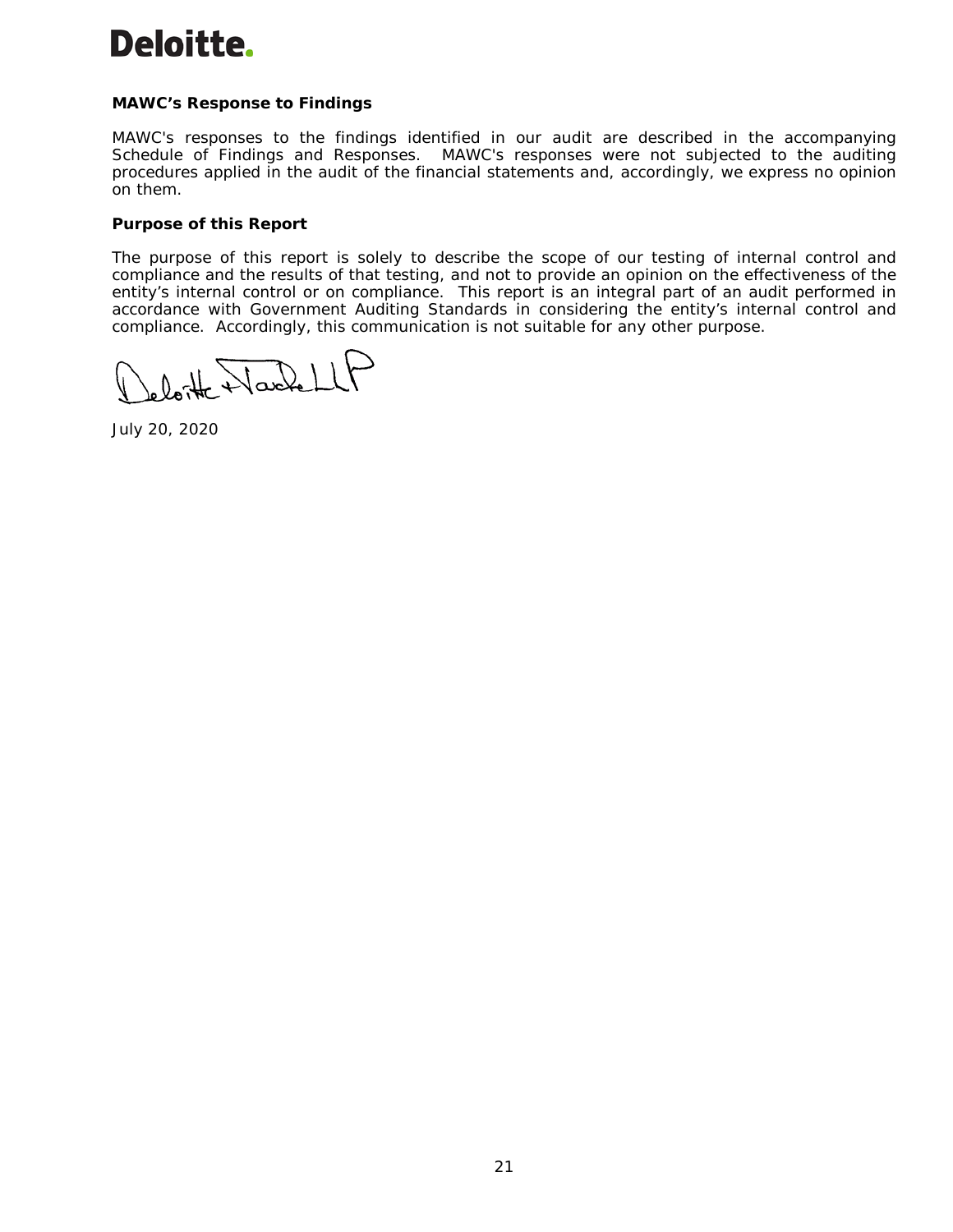Schedule of Findings and Responses Year Ended September 30, 2019

| Finding No.:      | 2019-001                                                               |
|-------------------|------------------------------------------------------------------------|
| Federal Agency:   | U.S. Department of the Interior                                        |
| CFDA Program:     | 15.875 Economic, Social and Political Development of the Territories – |
|                   | Compact of Free Association, As Amended, Compact Sector Grants         |
| Requirement:      | Allowable Costs/Cost Principles                                        |
| Questioned Costs: | \$903,552                                                              |

Criteria: Federal expenditures should be in accordance with allowable costs/cost principle requirements and should be directly related to, and in accordance with, program intent and objectives.

Condition: The construction in progress account includes capitalized costs amounting to \$903,552 for the design and engineering phase of the Jenrok landfill project. Capitalized costs of \$650,271, \$74,438 and \$178,843, which were paid directly by RepMar in fiscal years 2017, 2016 and 2015, respectively, were funded by the Compact Public Sector Infrastructure Grant (CFDA 15.875).

No related construction costs were incurred after September 30, 2017 for the landfill project as the continuation of the landfill was dependent upon funding made available by RepMar. On May 13, 2019, RepMar re-assigned the purpose of the Jenrok site to other non-landfill related projects. The landfill project has not materialized based on the original plan and the ultimate purpose of the landfill design was not achieved. Therefore, original federal costs expended on the landfill project do not appear to be for the purpose represented in the applicable grant applications.

Cause: The cause of the condition may be lack of coordination with the federal funding agency.

Effect: The capitalized design and engineering costs appear impaired as MAWC cannot proceed with the construction of the landfill project due to re-assignment of the underlying site. The related project design and engineering cannot be re-used as the specifications are solely intended based on the original project site. Therefore, \$903,552 of related federal expenditures are questioned as a result of this matter.

Recommendation: We recommended adjustment to recognize the impairment of capitalized project and design costs and resolution of the questioned costs with the affected federal agency.

Views of Auditee and Planned Corrective Actions: The Jenrok Landfill Project was accepted and approved to proceed to divert the huge amount of trash at Batkan-Jable dump site after several consultation meetings between RMI and US competent authorities to discuss the plan of the new landfill site. MAWC management did not take part in the decision to change the plan from the continuation process to the Jenrok Landfill Site. It was a decision made by the Cabinet. All the time spent and expenditure made were following proper procedures and guidelines. For corrective action, MAWC will coordinate with finance for the communication with US-DOI.

The completed design for the Jenrok Landfill Project can be reused in another site provided a new Environmental Impact Assessment (EIA) and Public Consultations are carried out on the proposed site per Final Disposal Site Plan (Candidate Site 1). The site is similar in area and topographic condition as the original site, we therefore confirm that the design and specifications remain usable.